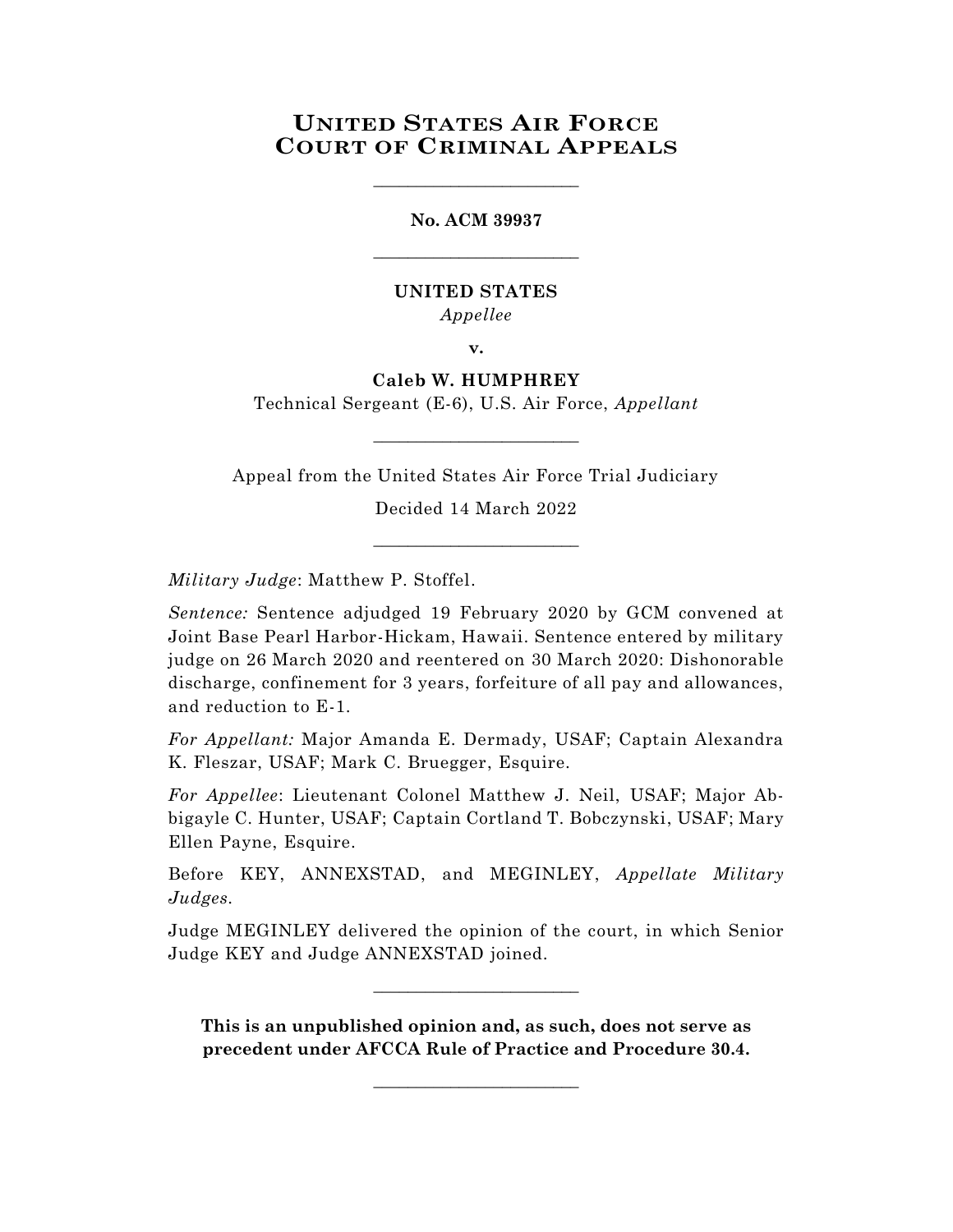### MEGINLEY, Judge:

Contrary to his pleas, a general court-martial composed of officer members convicted Appellant of one specification of child endangerment by culpable negligence resulting in harm against his daughter, AB, in violation of Article 134, Uniform Code of Military Justice (UCMJ), 10 U.S.C. § 934, and one specification of aggravated assault by a means or force likely to cause grievous bodily harm against AB, in violation of Article 128, UCMJ, 10 U.S.C. § 928.<sup>1</sup> The members sentenced Appellant to a dishonorable discharge, confinement for three years, forfeiture of all pay and allowances, and reduction to the grade of E-1. The convening authority suspended the adjudged forfeitures for six months from the entry of judgment, at which time, unless the suspension was sooner vacated, the suspended forfeitures would be remitted without further action. The convening authority also directed all automatic forfeitures be waived for a period of six months for the benefit of AB. The convening authority took no other action on the sentence.

Appellant raises ten issues on appeal:<sup>2</sup> (1) whether the military judge abused his discretion by allowing the Government to introduce evidence of Appellant's knowledge of the severity of seizures in infants; (2) whether the panel's exceptions and substitutions regarding Charge II and its specification (aggravated assault) represent a fatal variance; (3) whether his conviction for aggravated assault is factually and legally sufficient; (4) whether his conviction for child endangerment is factually and legally sufficient; (5) whether trial counsel engaged in prosecutorial misconduct during opening, closing, and sentencing argument; (6) whether the Government's inclusion of an erroneous Department of Defense Form 2701-1 warrants correction; 3 (7) whether the convening authority's failure to take action on the whole sentence warrants a remand for proper post-trial processing; (8) whether the staff judge advocate's first indorsement to the corrected Statement of Trial Results is incorrect; and (9) whether the military judge erred by precluding evidence of Appellant's

<sup>1</sup> All references in this opinion to the punitive articles of the UCMJ are to the *Manual for Courts-Martial, United States* (2016 ed.). The charges and specifications were referred to trial after 1 January 2019; accordingly, unless otherwise noted, all other references to the UCMJ, Military Rules of Evidence, and Rules for Courts-Martial are to the *Manual for Courts-Martial, United States* (2019 ed.).

<sup>2</sup> We reordered Appellant's assignments of error.

<sup>&</sup>lt;sup>3</sup> The Statement of Trial Results, produced in accordance with Air Force Instruction 51-201, *Administration of Military Justice,* ¶ 12.15.4. (18 Jan. 2019), now takes the place of Department of Defense Form 2701-1, *Report of Result of Trial*; the use of the form was erroneous but had no impact on Appellant's case or sentence.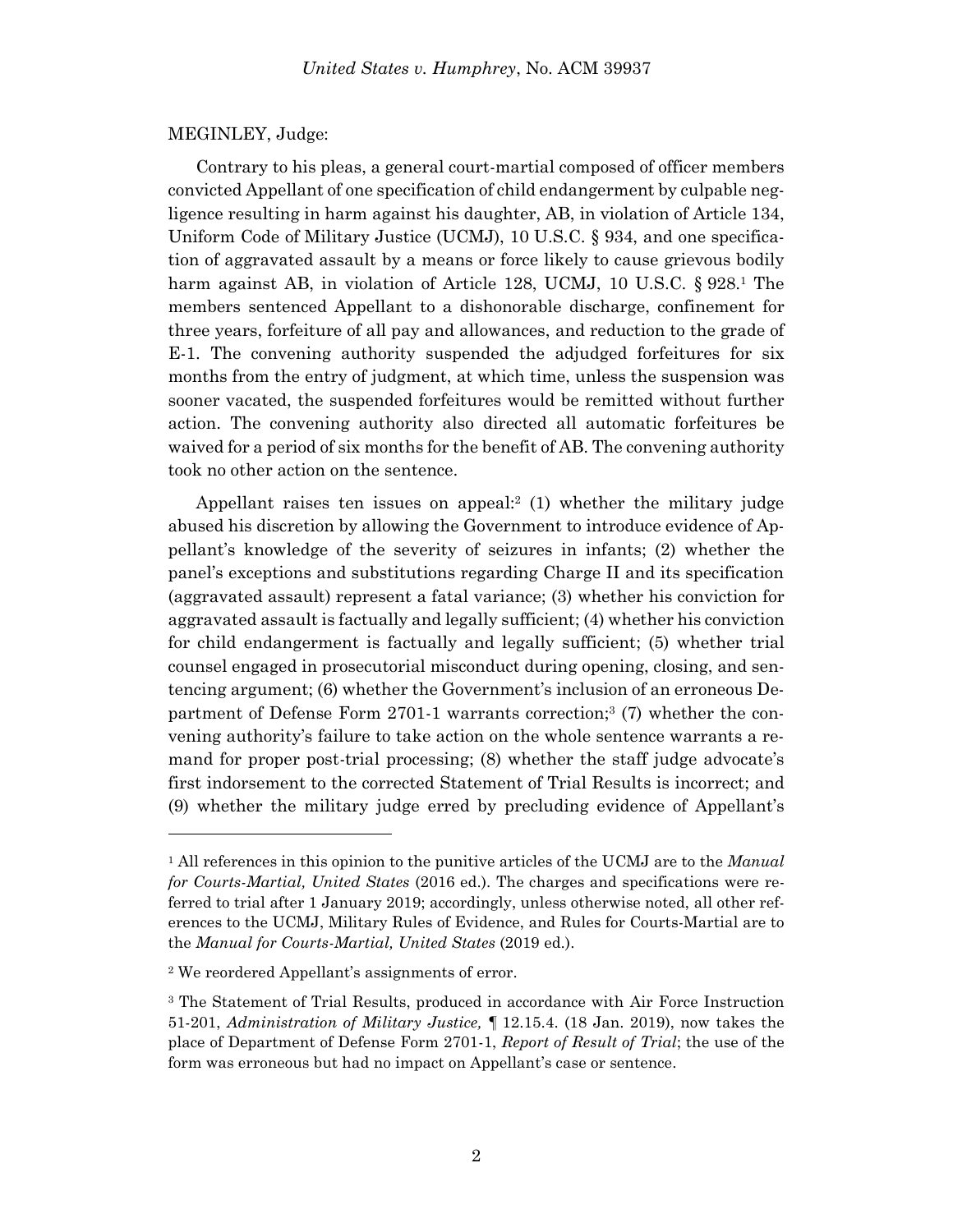spouse's mannerisms and interactions with their child.<sup>4</sup> On 24 February 2022, we granted Appellant's motion for leave to file supplemental assignment of error (10), whether Appellant was denied his Sixth Amendment<sup>5</sup> right in light of *Ramos v. Louisiana*, 140 S. Ct. 1390 (2020). In addition to these issues, we address the issue of timely appellate review.

We have carefully considered issues  $(5)$ ,  $(6)$ ,  $(8)$ , and  $(9)$ , along with Appellant's supplemental assignment of error (10), and find those issues do not warrant further discussion or relief. *See United States v. Matias*, 25 M.J. 356, 361 (C.M.A. 1987). With regard to issue (4), we find Appellant's conviction of child endangerment by culpable negligence resulting in harm to AB factually insufficient. However, we affirm a conviction of the lesser-included offense (LIO) of child endangerment by culpable negligence and reassess Appellant's sentence. With regard to the remaining issues, we find no error that materially prejudiced Appellant's substantial rights, and following this court's Article 66(d), UCMJ, 10 U.S.C. § 866(d), mandate to affirm only so much of the findings and the sentence as we find, on the basis of the entire record, should be approved, we affirm the findings as modified, and the sentence as reassessed.

#### **I. BACKGROUND**

Appellant entered active duty service in April 2010. At the time of the allegations, Appellant was married to Senior Airman (SrA) NB and both he and his wife were stationed at Joint Base Pearl Harbor-Hickam, Hawaii. On 10 April 2016, the couple's first child, GB, was born. On or about 5 May 2016,

<sup>4</sup> Appellant personally asserts issues (2), (6), (9), and Appellant's supplemental assignment of error (10), pursuant to *United States v. Grostefon*, 12 M.J. 431 (C.M.A. 1982).

<sup>5</sup> U.S. CONST. amend. VI.

<sup>6</sup> Appellant believes trial counsel engaged in prosecutorial misconduct during opening statement, and closing and sentencing arguments, by "treating a conjunctive element as disjunctive, thereby constructively amending the charged offense of child neglect [Charge I and its specification] so as to broaden the potential bases for conviction." In this regard, Appellant focuses on the language in the specification alleging Appellant endangered AB by failing to obtain medical care for AB "after [AB] was injured *and* had a seizure." (Emphasis added). Appellant states that during the arguments, trial counsel put forth an alternate form of liability, in that Appellant was "alternately liable for failing to seek medical attention after AB was (1) injured, *or* (2) had a seizure." (Emphasis added). At no point did Appellant's defense counsel object to trial counsel's argument on this issue. Having reviewed the record, we did not find any instances of trial counsel making the alleged argument, and likewise do not find any error let alone plain error.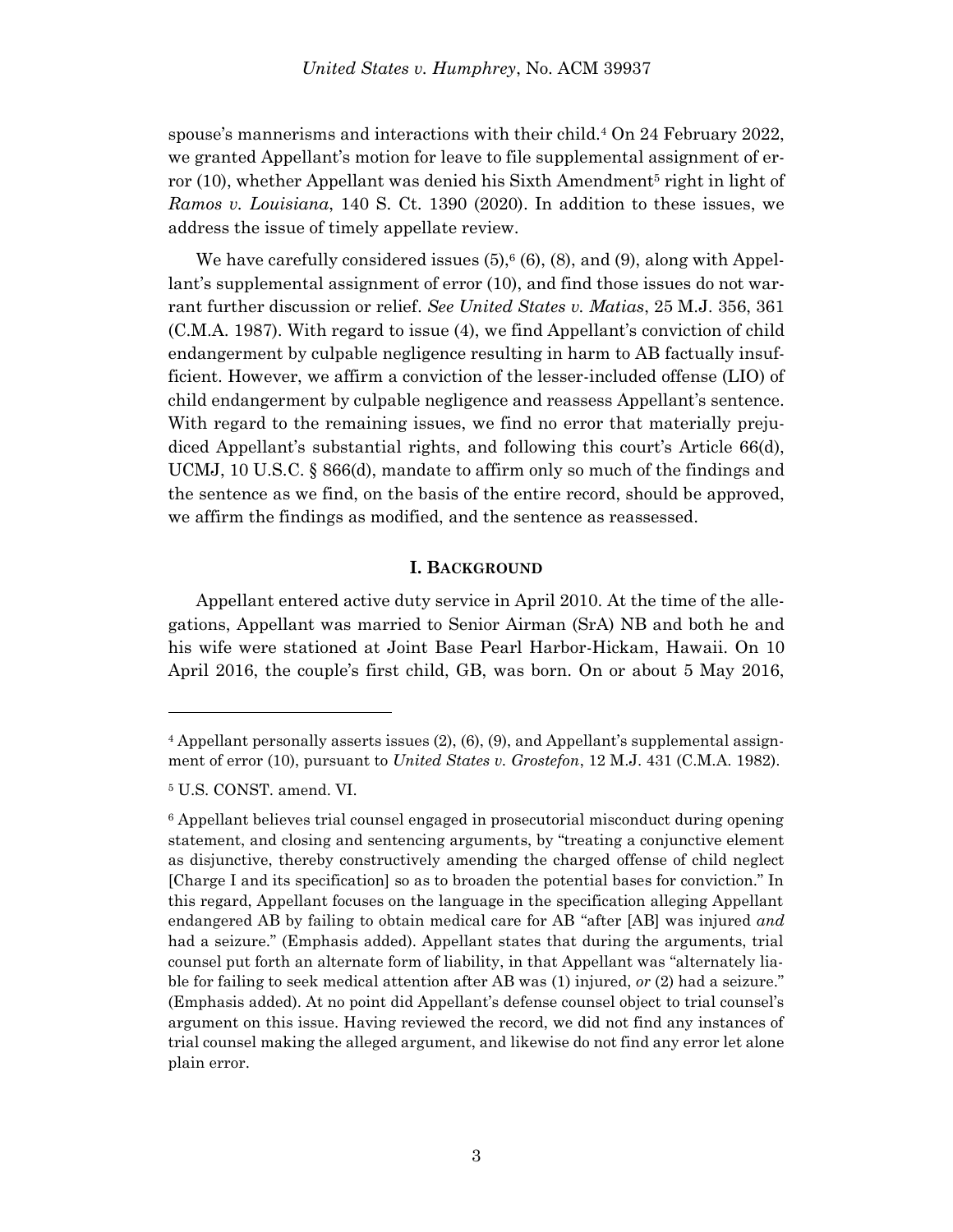Appellant and SrA NB brought GB to the hospital for an evaluation because of excessive drowsiness concerns. On 6 May and 7 May 2016, GB experienced seizures. Doctors at nearby Tripler Army Medical Center (TAMC) evaluated GB and diagnosed him with hemorrhagic encephalitis due to herpes simplex virus (HSV). Despite treatment efforts, GB passed away on 20 May 2016.

#### **A. Events prior to 10 July 2017**

On 3 July 2017, AB was born to Appellant and SrA NB in Honolulu, Hawaii, and was released from the hospital on 6 July 2017. According to medical records dated 7 July 2017, there were no significant issues with AB's delivery or well-being, and she was healthy. However, AB was taken to an appointment this same date because she had elevated bilirubin levels which were being monitored by her medical providers. <sup>7</sup> The 7 July 2017 medical record, introduced at trial, noted AB was alert, well-developed, well-nourished, active, and not fussy. AB's medical record also specifically noted there were no injuries to her skull and she had normal movement of all extremities. The record did note she had jaundice of the face, but no skin lesions. Overall, there were no signs of any injuries. As described by Lieutenant Colonel (Lt Col) (Dr.) KD, the staff supervising pediatrician at TAMC, who testified at Appellant's trial based upon AB's medical records, this was a "very uncomplicated visit." 8

The next day, 8 July 2017, AB had another follow-up appointment because of her elevated bilirubin levels. Again, she was reported to be "well-developed," "well-nourished," "in no acute distress[,] alert," and had normal stools; no signs of injury were observed. Based upon what she saw in the records, Lt Col KD testified, "this baby look[ed] healthy."

#### **B. Events of 10 July 2017**

l

At 0841 on 10 July 2017, using Facebook Messenger, <sup>9</sup> Appellant communicated with MM, the wife of one of Appellant's friends. MM was a registered nurse, and she and her husband were also stationed in Hawaii. During this

<sup>7</sup> According to testimony at Appellant's court-martial, bilirubin is the result of the body breaking down red blood cells. Elevated levels can be toxic and lead to brain damage.

<sup>8</sup> Lt Col KD was a board certified pediatrician, with a specialty in pediatric hematology oncology—"blood and cancer," in her words. Lt Col KD stated she had seen over 10,000 patients at the time of trial. Lt Col KD was not personally involved in AB's medical care until 12 July 2017, but she provided testimony as to the contents of the earlier medical records.

<sup>9</sup> Facebook Messenger is a social media messaging application.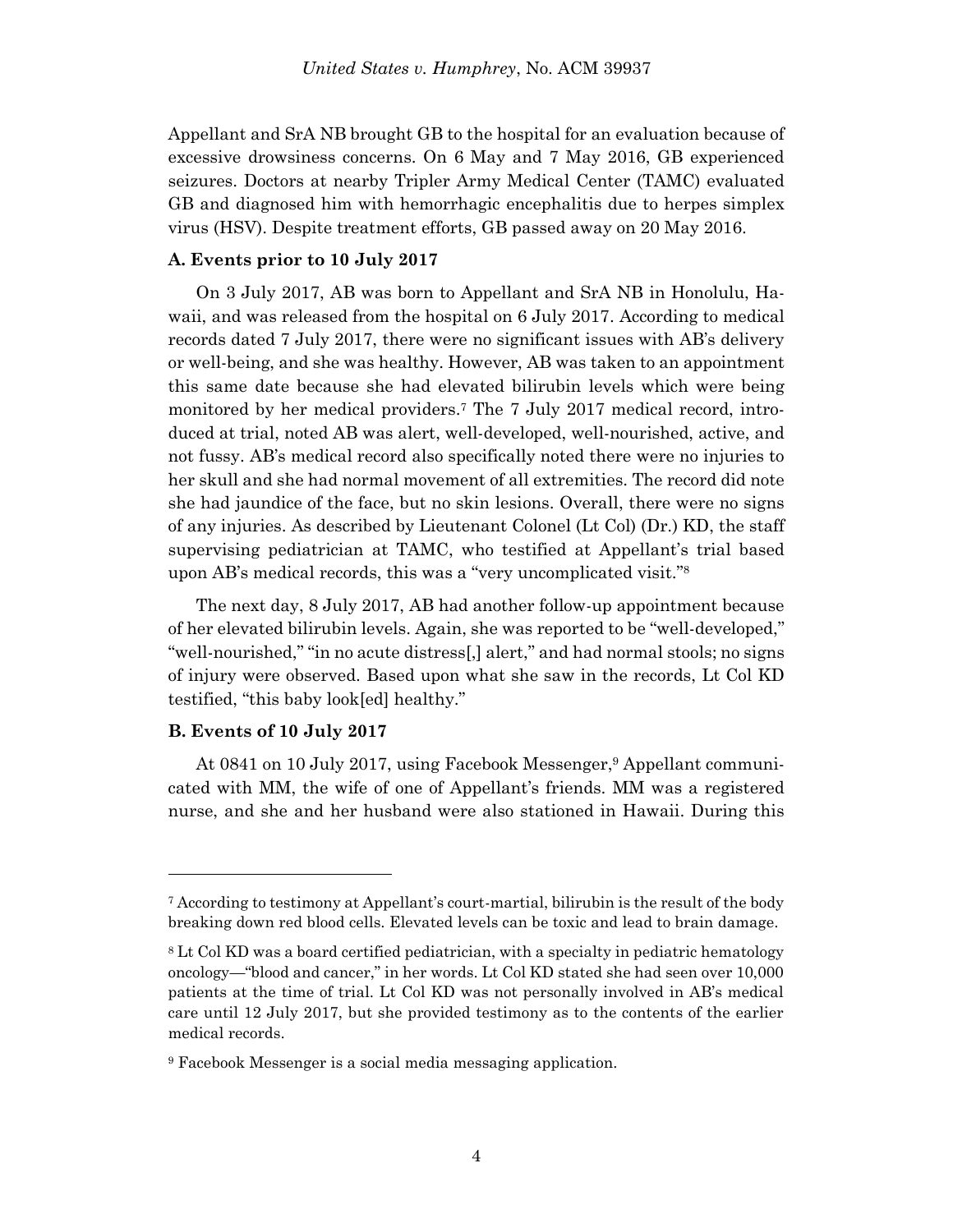conversation, Appellant told MM about SrA NB's follow-up medical appointment, as well as AB's medical appointment the day before, letting her know that AB's appointment "was fine" and that AB "gained weight and [her] bilirubin was down." There was no mention of AB having any injuries or issues with the appointment.<sup>10</sup> Appellant and MM sent messages back and forth as part of this conversation until 0912.

Also on the morning of 10 July 2017, SrA NB left her off-base home to go to the commissary. During this time, Appellant was home alone with AB on parental leave. While SrA NB was gone, at 0847, Appellant texted SrA NB letting her know he was "about to rake the yard." At 0948, Appellant texted SrA NB to let her know that AB "had other plans." At 0954, Appellant texted SrA NB, "[AB] like smacked her face hard into my shoulder."<sup>11</sup> He then texted, "Now, I can't console her [ ]," and, "Yeah, her face looks like it's swelling."

At 1004 and 1005, Appellant texted SrA NB, "I'm laying down . . . need a little break. [AB is] always so[ ]vocal with me." He also let SrA NB know he did not rake the yard. When SrA NB expressed disappointment that Appellant had not done the yardwork, Appellant said, "I'm sorry, [AB has] been yelling at.me.all morning." Subsequent texts show SrA NB responded, "Maybe when I get home, I'll watch her and you can do it. Set up the grill and stuff."<sup>12</sup> Later analysis of Appellant's phone concluded Appellant deleted this conversation at some point.

From AB's birth until 9 July 2017, Appellant took photos of AB every day. None of those photos reflect bruises, swelling, or any other injuries. According to the government forensic examiner who reviewed Appellant's phone, Appellant did not take any photos of AB on 10 July 2017. However, on 11 July 2017, Appellant took multiples photos of AB. In those photos, AB had bruises on her left eye socket, the left side of her face, and along her left jawbone.

#### **C. Events of 12 July 2017—Conversation with MM**

On 12 July 2017, at 0848, Appellant took a 26-second video of AB having what appeared to be a seizure. At 0856, Appellant sent the video of AB to MM

<sup>&</sup>lt;sup>10</sup> The court notes there does not appear to be any record of a medical appointment for AB on 9 July 2017. There are medical records for AB from an appointment on 8 July 2017.

<sup>11</sup> Text message exchanges in this opinion are taken verbatim from evidence in the record of trial and introduced at trial and include misspellings and punctuation errors where not corrected.

<sup>12</sup> SrA NB did not testify at Appellant's court-martial.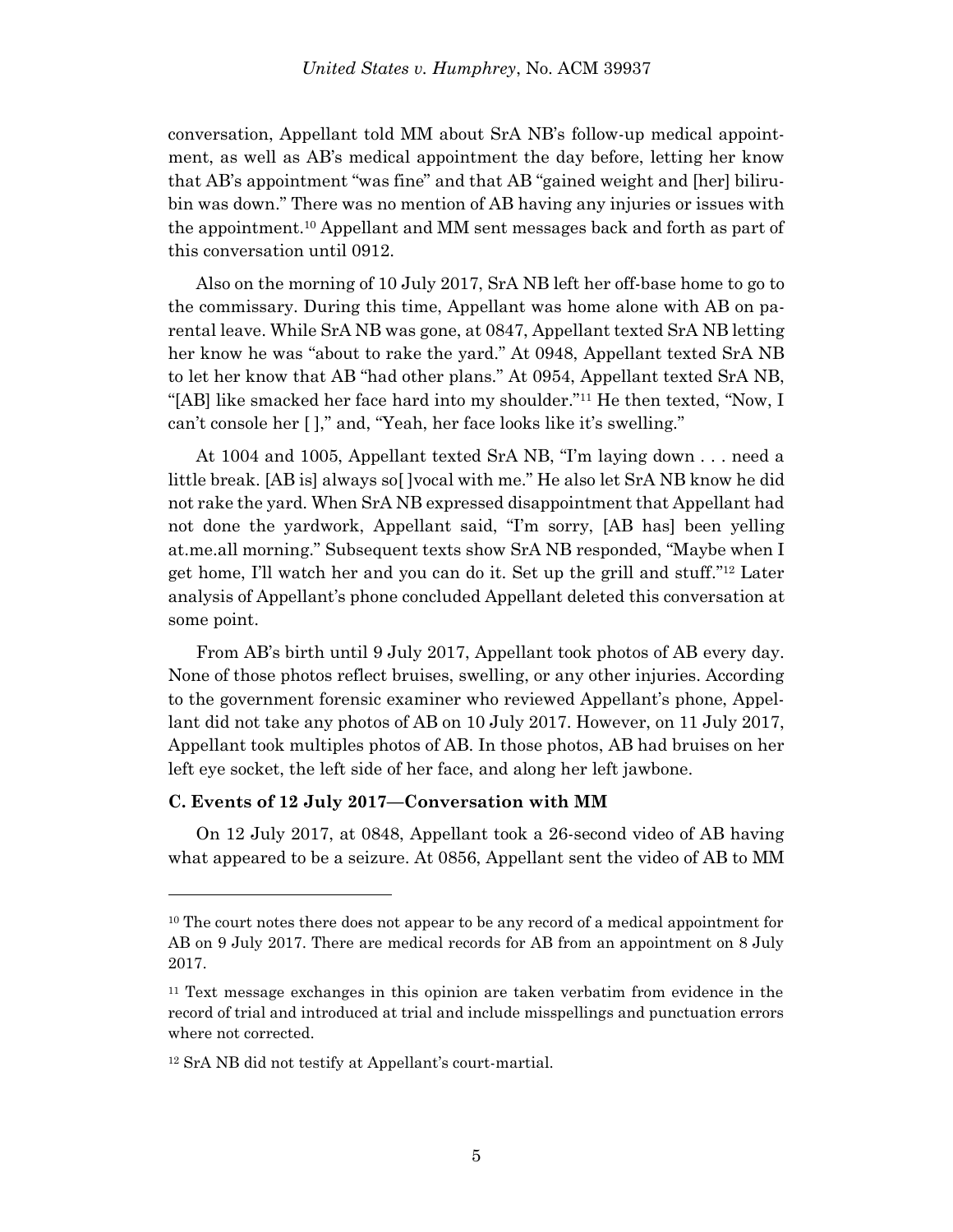via Facebook Messenger. As the Government describes in its answer to Appellant's assignments of error, "In that video, AB was repetitively jerking her right leg while twitching her eyelids. She also repeatedly moved her head and mouth while her right eyelid continued to twitch. In that footage, AB can be observed with a black eye." After he sent the video, Appellant asked MM, "What does this look like to you?"<sup>13</sup> At 0934, nearly 40 minutes later, MM viewed the video. The following messages were then exchanged:

[MM:] Hmm, I don't know. Are you guys going to take her to [T]ripler?

[Appellant:] She seems fine now[.] She did just spit up a lot[.] So I'm thinking it could be a reflux kind of thing[.] She's had difficulty eating, so there's that[.] But…I've gotten her through about 1.5-2 oz each feeding[.]

[MM:] Difficulty how? Like latching or shes having trouble swallowing?

[Appellant:] Usually by squirting it[.] She was latching great[.] She does great at the breast, just terrible with a bottle[.] She'll keep falling asleep[.]

[MM:] Oh, maybe the bottle flow is too fast for her?

[Appellant:] That could be.true. I'm.so new to.this Idk[.] (I don't know)

[MM:] Yeah, bottles flow a lot faster and easier than the breast so it could be overwhelming her. Are they slowflow nipples or the bottle? On the bottle\*

[Appellant:] No, just the regular ones[.] I'll look into those[.]

[MM:] Yeah, I'd buy some slow flow nipples.

[Appellant:] We are gonna try co-sleepimg[.]

[MM:] But I don't want to scare you or anything, I've never seen a newborn move like that. Like the repetitive jerking or her leg and eye. If I were you guys I would either take her to [T]ripler

<sup>13</sup> In his brief, Appellant states,

The video itself shows AB's right leg jerking for several seconds before stopping, with her right fist clenched throughout. AB's left hand is also closed for the majority of the video, but she opens it towards the end and moves her right arm. AB's eyes appear to be moving and her mouth alternately opens wide and closes slightly, while her chest contracts several times.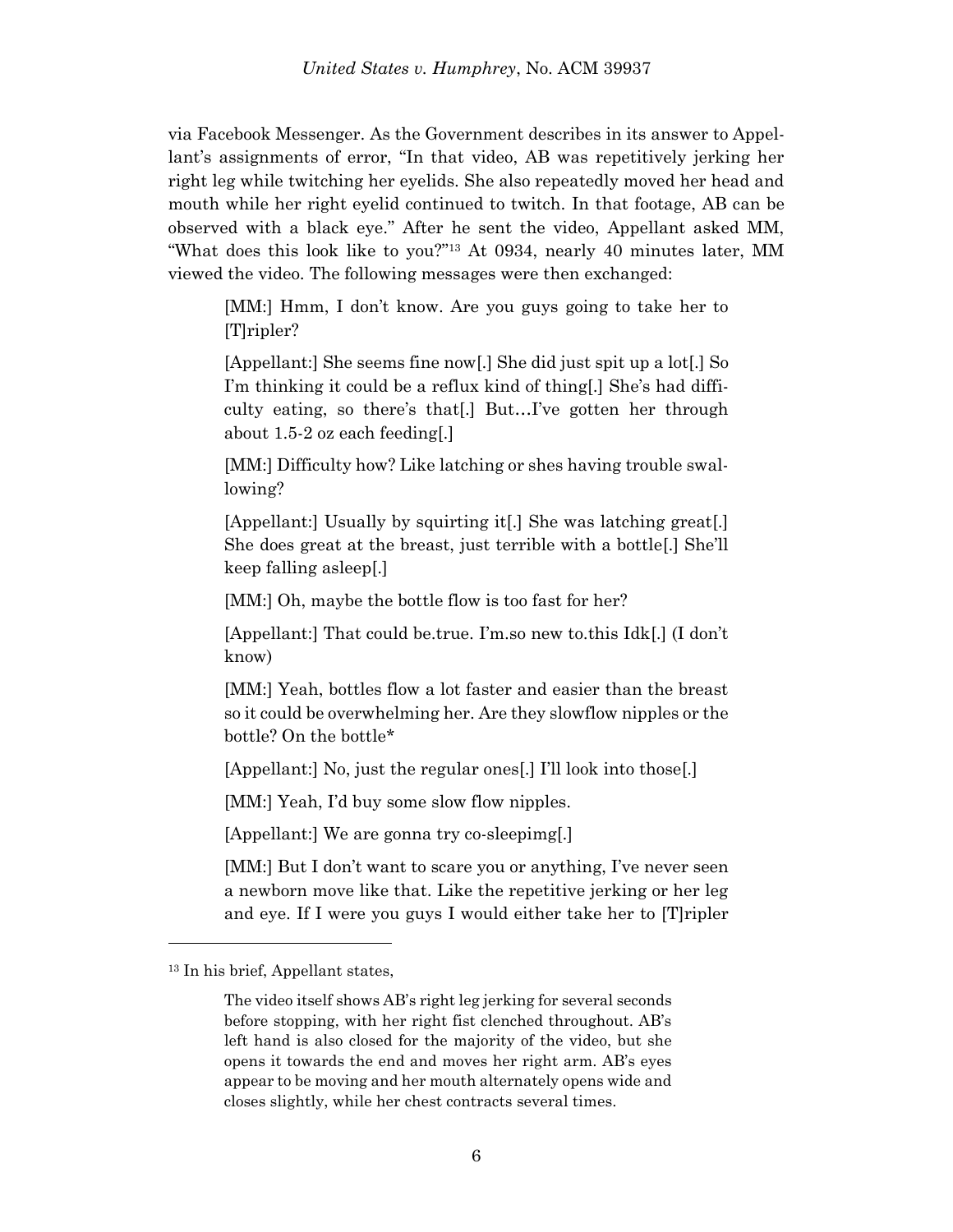or call the pediatrician and ask to send him/her that video to see what they think. I thought maybe it was hiccups at first, but after rewatching it a few times I would have a pediatrician look at it.

[Appellant:] Ok, that seems fair. I'll see if it persists then go about it. This is the first time it happened[.]

[MM:] How long was she doing it?

[Appellant:] For that split second[.] Cause she immediately stopped after that and started crying[.] I was looking into silent reflux…seems similar[.] It's that jerking that concerns me[.]

[MM:] Yeah, that is what concerns me too[.]

[Appellant:] She's still hiccupping though[.] We will call and see.[ ] I'm also feeling silly, cause she smacked her face into my shoulder[.]

[MM:] Okay good, hopefully it is nothing to worry about, but it is good you have the video to show them if they want to you to come in[.]

[Appellant:] She swung her head back…and when I caught it, I over corrected and bruised her face [sad emoji face][.] Don't want them thinking I beat my child[.]

[MM:] Aww, it is the worst when you accidentally do stuff like that. I don't think anyone would think that[.]

[Appellant:] Ok, I just don't want that[.]

[MM:] Is it on her left eye?

[Appellant:] Yeah[.] The whole left.side of her face[.]

[MM:] Okay well don't let a bruise stop you from taking her in to get checked out. If they have questions about it, I would just tell them the truth.

[Appellant:] I am[.] I'm not going to not take her.in][.]

[MM:] Oh okay[.]

[Appellant:] Idk..it[']s just a thought you know? I get nervous[.]

[MM:] Ohhh I misread<sup>[1]</sup> I thought you just said "I'm not going" to take her in." And I was like huh? Haha[.]

[Appellant:] Noooo[.] I wouldn't be that stupid[.] That would be silly[.] Lol[.]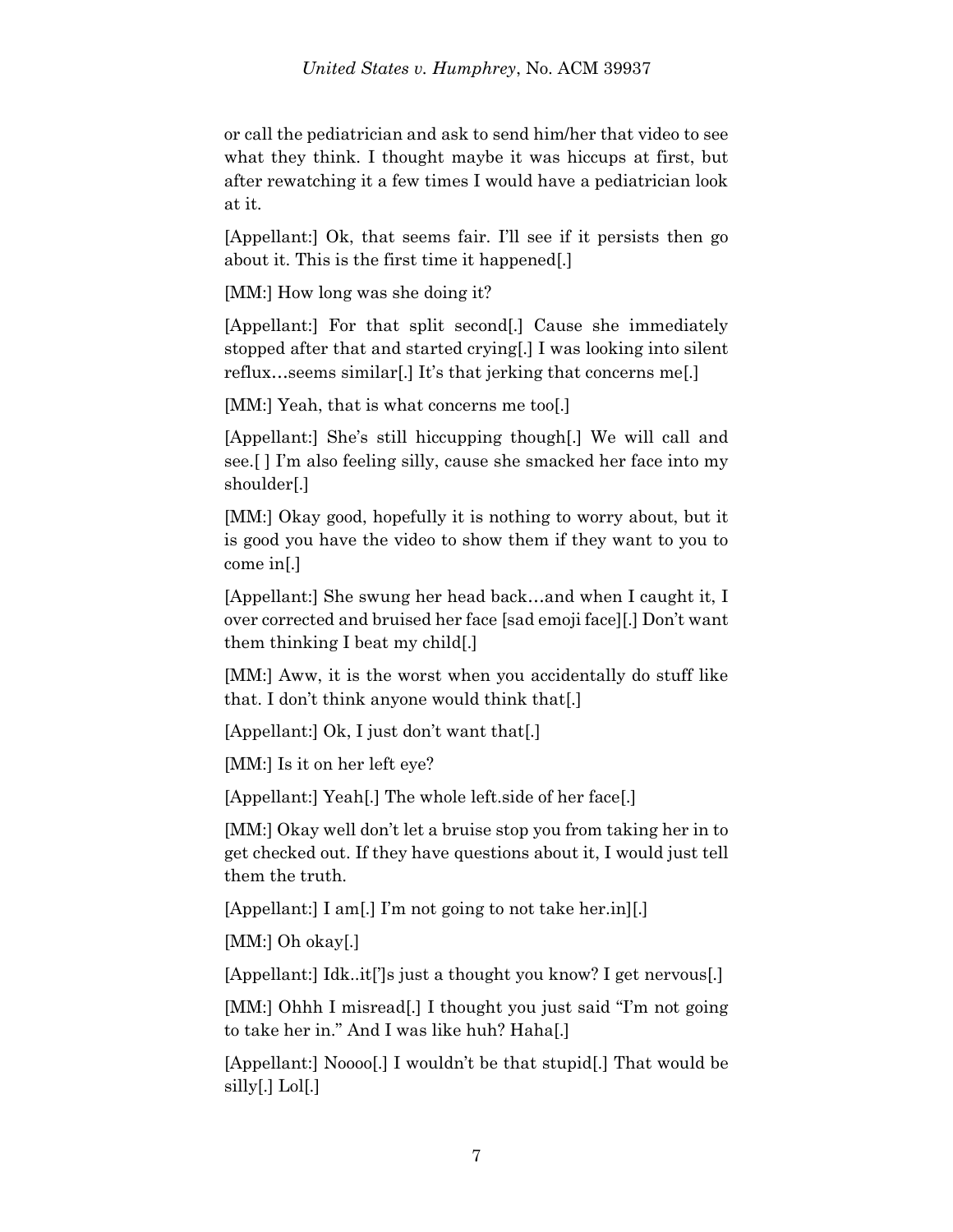MM sent the video to a friend of hers, who was a nurse in labor and delivery. MM told Appellant that her friend had responded by saying, "It seems kind of twitchy but the baby stays alert so I really am not sure. The repetitive motion of that leg made me think focal seizure but the rest of the baby didn't say that[.]" Appellant and MM then continued their conversation:

[Appellant:] Ok, that's a little reassuring[.] She's been alert[.] My.lack.of.sleep speaks.to.that [sic] lol[.]

[MM:] Haha I bet.

[Appellant:] I'm looking for.the.peduatric clinic number[.] Your friend works at Tripler?

[MM:] No, she works in Alabama. But she's been in L&D for 2 years[.]

[Appellant:] Ok, that's super helpful[.] I'm a little less scared now[.]

[MM:] Well that's good, I don't want you to be scared. But focal seizures mean that only part of the brain is affected, so the baby usually stays alert. Here is [what Johns] Hopkins['] website says[:] Simple focal seizures. The child may show different symptoms depending upon which area of the brain is involved. If the abnormal electrical brain function is in the occipital lobe (the back part of the brain that is involved with vision), the child's sight may be altered. However, more commonly, a child's muscles are affected. The seizure activity is limited to an isolated muscle group, such as fingers or to larger muscles in the arms and legs. Consciousness is not lost in this type of seizure where the seizure is localized to only one side of the brain. The child may also experience sweating, nausea, or become pale. Since you said she spit up a lot right after and started crying, [I'd] mention that when you talk to the doctor.

[Appellant:] Ok, that makes sense[.] Thank you for your help[.]

[MM:] Anytime. Hopefully it is nothing to worry about afterall, just always better to get checked out and be sure. Let me know if I can do anything for you guys[.]

At 1024, Appellant sent MM a follow-up message that he made an appointment for AB at 1300. After MM responded with, "Oh good! I'm glad they could get you in pretty quickly," Appellant told MM that he was "scared honestly." MM then stated, "I really think she will be okay, it is just always better to get checked out and be sure if you are concerned. And as long as today goes well[,] it should give you guys some peace of mind." Appellant responded, "I hope so,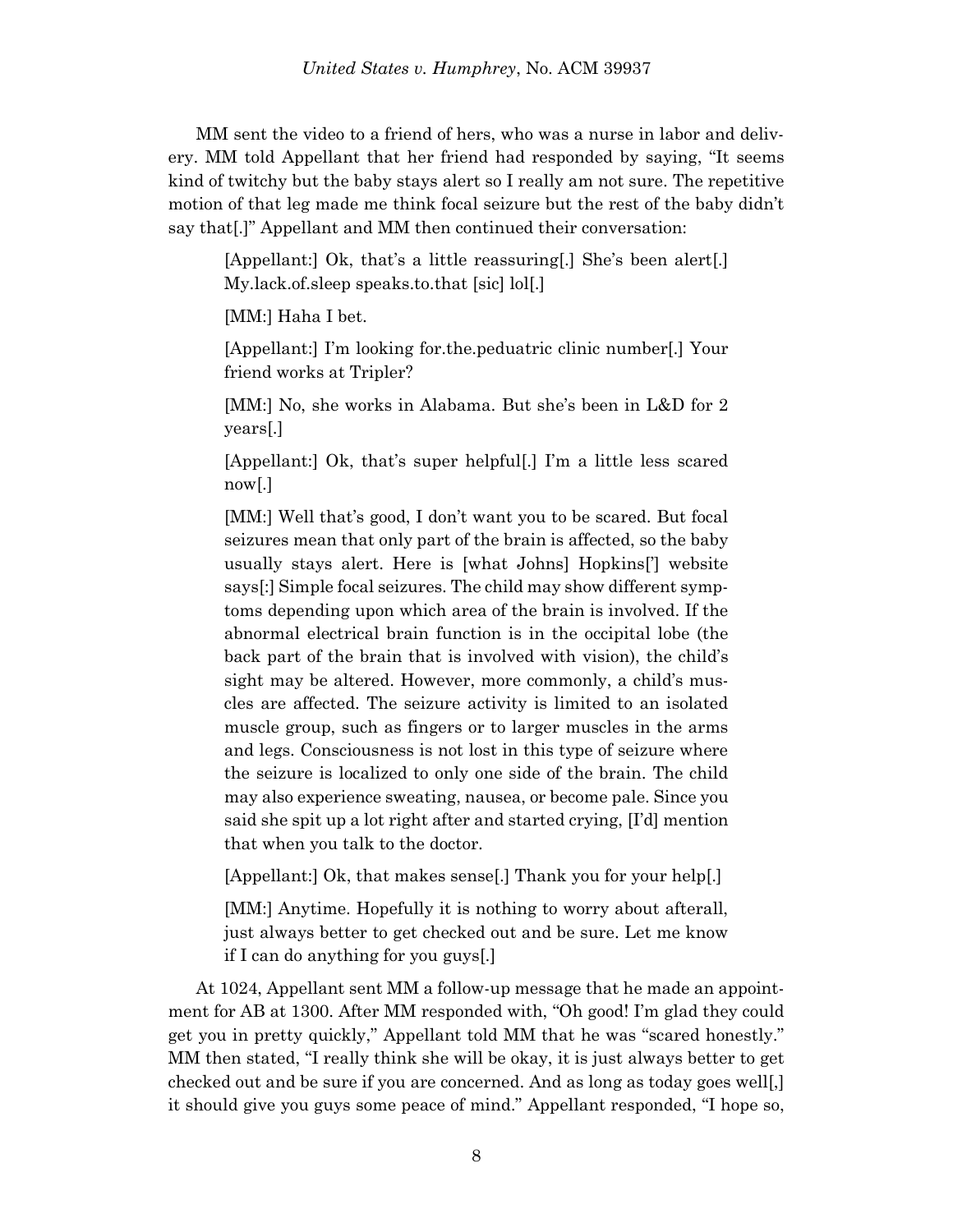I can't go through this again." MM responded, "Sending you a hug. I know this is scary, I really doubt it is the same situation as before. I truly believe she will be okay. It might have even just been a muscle spasm." At 1251, Appellant let MM know he was at the hospital with SrA NB and AB. The evidence is silent as to SrA NB's presence or whereabouts between 0848 and 1251 on 12 July 2017. The military judge took judicial notice that the driving distance from Appellant's residence to TAMC is between 18 and 19 miles. According to MM's testimony, it was about a 30-minute drive from Appellant's house to TAMC.

At 1345, Appellant told MM via Messenger, "They are going to bring in a neurologist. They are also concerned." He later sent her another message saying that he and SrA NB "are freaking terrified[.] Crying[.]" AB was admitted to the pediatric intensive care unit (PICU) shortly thereafter.

### **D. Medical Intervention, Diagnosis, and Findings of AB's Injuries**

AB's appointment at TAMC was with Captain (Capt) (Dr.) JJ, a first-year pediatric resident. When the nurse gave AB's chart to Capt JJ, the nurse said the appointment was for "feeding difficulties." Capt JJ asked if the parents had any other concerns, and the nurse said, "[N]o." Capt JJ then went to introduce herself to Appellant and SrA NB, and she witnessed AB having a seizure while in Appellant's arms, which lasted an estimated 60 seconds. <sup>14</sup> Capt JJ immediately notified Lt Col KD who was Capt JJ's staff supervising pediatrician at the time. Once Lt Col KD, Capt JJ, Appellant, SrA NB, and AB were all in an exam room together, Appellant and SrA NB told them that AB "had spit up after feeding and after she had spit up she started having kind of right-sided seizure like activity." Appellant showed the physicians the video he had taken of AB having the seizure. The parents also told the physicians that AB was eating less in that "she was not only taking longer to feed but feeding less frequently, two to three times a day." Capt JJ wrote in the 12 July 2017 medical record, "[The] [p]arents have had experience with seizures with their first child who was diagnosed and passed away due to HSV encephalitis at one month of age." Further, according to Lt Col KD, one of the parents (she did not remember which one) told the physicians that they were worried AB had seizure activity and they "thought that it was seizure activity because their previous child had had seizures and ultimately died of herpes."<sup>15</sup>

<sup>&</sup>lt;sup>14</sup> According to medical records dated 12 July 2017, Appellant and SrA NB asked Captain (Capt) JJ "to take a look at [AB] because she was 'twitching.'"

<sup>15</sup> On this point, Capt JJ testified, "The mother -- when I had mentioned that I was concerned for seizures [--] the mother got very upset and had mentioned that her first child passed away due to seizures as well."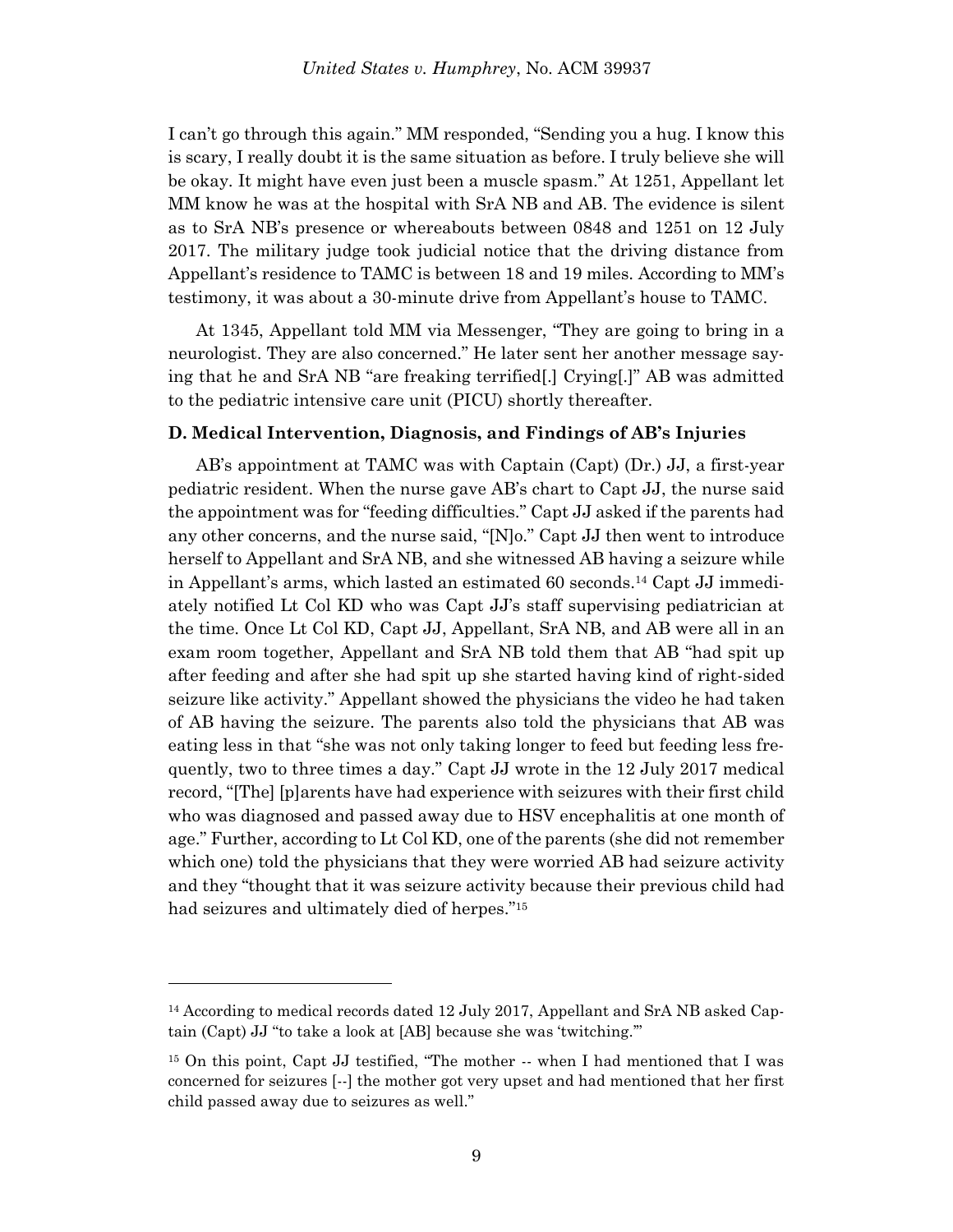The physicians conducted an exam of AB and noted "bluish discoloration for bruising over the left eye, the left temporal area, and then the left mandibular jaw line." When Lt Col KD asked about the discoloration, Appellant told her that "he had been holding [AB] and she had – her head had fallen backwards and he had over-compensated and pushed her head into his shoulder." Lt Col KD explained that "then [Appellant] demonstrated that action of what had happened to show [her] and [Capt JJ] . . . [Appellant] [ ] stood up, [ ] like he was holding a baby and the baby's head fell back and he put in into his shoulder." Lt Col KD was told that the "accidental over-correction" described by Appellant occurred two days prior.

When asked by trial counsel if infants have the muscular strength to move their heads in such a way, Capt JJ testified that "it would be very unusual that they [would be] able to arch back and slam forward in that manner at just 10 days old."<sup>16</sup> Given the lack of mobility infants have, both Capt JJ and Lt Col KD were concerned AB's seizures and bruising were the result of physical abuse, or non-accidental trauma. Lt Col KD specifically testified she was "concerned for abusive head trauma." According to Capt JJ, after they obtained the history from the parents and conducted AB's physical, they notified the parents that AB needed an "urgent" computerized axial tomography scan, also known as a computed tomography (CT) scan, to assess for "bleeding or any other abnormalities causing the seizures." Lt Col KD ordered the scan which was then conducted in the clinic's radiology suite. Lt Col KD acknowledged that while she was conducting the physical, she did not consider it to be a situation where AB had to be rushed to the CT machine immediately, and AB was in stable condition when she was taken to radiology.

On the same day shortly thereafter, Major (Maj) (Dr.) JW, a pediatric radiologist at TAMC, interpreted AB's CT scans.<sup>17</sup> Maj JW testified AB's head CT scan was abnormal, as there "was a large amount of blood throughout the head. There was a fracture of the skull." Maj JW also stated there were "areas of 'hypoattenuation' or 'hypodensity.'" Maj JW explained that these areas "look darker. And when they look darker, you start thinking of swelling or some sort of injury to the brain in that area. The brain should look a certain way. When

<sup>&</sup>lt;sup>16</sup> One panel member asked, "Would you say that it is completely impossible for a baby to sustain the determined injuries based off of what the father explained had [ ] happened?" Lt Col KD responded, "Yes." Another member asked Lt Col KD, "Could any type of seizure lead to the injuries, head trauma, bruising, et cetera, sustained by [AB]?" Lt Col KD responded, "No."

<sup>17</sup> Major (Maj) JW was dual board-certified in pediatric radiology and diagnostic radiology, and at the time of trial, testified he had reviewed 60,000 pediatric images. Maj JW was only involved in the diagnosis of AB, and not her treatment.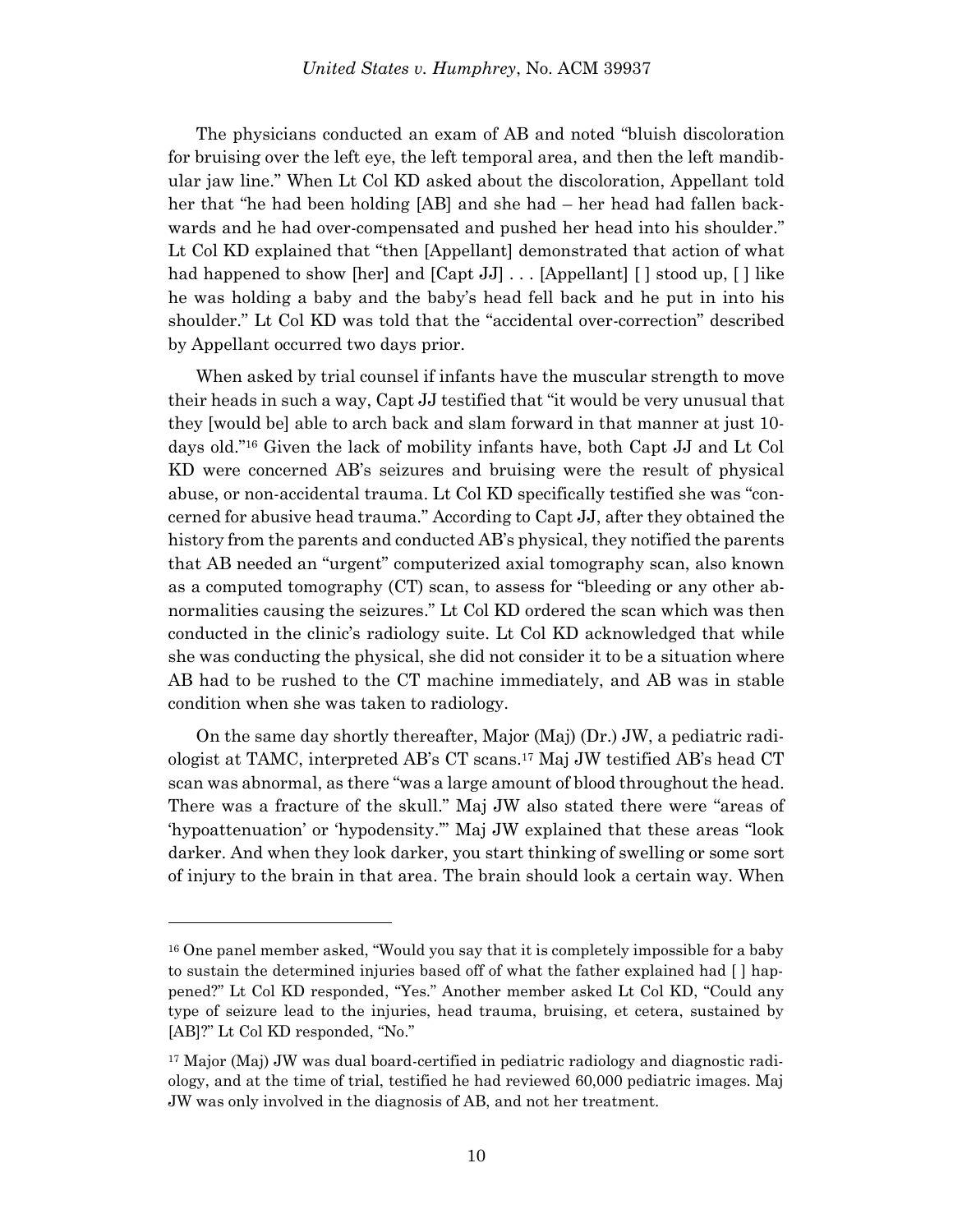it starts looking darker, you start worrying about swelling." Maj JW also testified that because AB's brain matter underneath the parietal bones was "hypodense," this was a sign of edema. From a clinical perspective, Maj JW stated, "Edema means swelling. So the brain itself was swelling in that area." This was significant because, according to Maj JW, "edema is usually the beginning, and depending on the extent, it can cause permanent damage to the brain." Maj JW stated he "identified the skull fracture of the left parietal bone," and that parietal bones are on the left and right side on the top of the head. Maj JW later testified that a parietal bone fracture is the most common type of skull fracture in infants, adding "it's very common to see those," and the parietal bone requires less force to fracture than other bones within the head. Later that day, a follow-up CT scan was done, indicating no change in AB's condition.

Maj JW testified that an X-ray taken of AB's chest, abdomen, and pelvis, showed AB had rib fractures. Maj JW stated, "[R]ib fractures are specific for child abuse, especially if there's no history of trauma that's provided." Maj JW further testified that magnetic resonance imaging, or MRI, of AB, taken the next day on 13 July 2017, revealed hemorrhages throughout her brain; the MRI also showed "ischemia" or that AB had a lack of blood flow to the brain.<sup>18</sup> Maj JW agreed the testing revealed that AB was in the early- to middle-point of brain damage.

Maj JW also testified about a skeletal survey done of AB on 20 July 2017. He said the survey revealed the left parietal bone fracture, rib fractures, and two fractures on AB's left leg, calling these leg fractures "bucket[ ]handle fractures." Maj JW said a bucket handle fracture "is a classic specific sign of child abuse" because it is most closely associated with "shaking." Maj JW stated that when a baby is shaken "the legs will flail about," and the metaphysis—located near the "growth plate"—"shears off from the change in acceleration from the shaking injury." Maj JW stated that putting all of this together, "the only thing [ ] that can explain all these findings is child abuse." In total, according to Maj JW, the radiographic findings concluded AB suffered multiple fractures, including the bucket handle fractures to AB's leg, rib and skull fractures, extensive hemorrhaging within her head, and swelling of her brain.

The Government also called as a witness Lt Col (Dr.) MH, the Deputy Chief Director of Pediatrics at TAMC, who also responded to AB's case.<sup>19</sup> Lt Col MH testified he was present for the CT scan and images showed she had "significant intracranial hemorrhage or bleeding in her brain." In conjunction with

<sup>18</sup> Based on Maj JW's testimony, MRIs "use magnets to create detailed images of the body and is generally the preferred test for determining damage to soft tissue."

<sup>19</sup> Lt Col MH was a board certified physician in pediatric critical care and general pediatrics.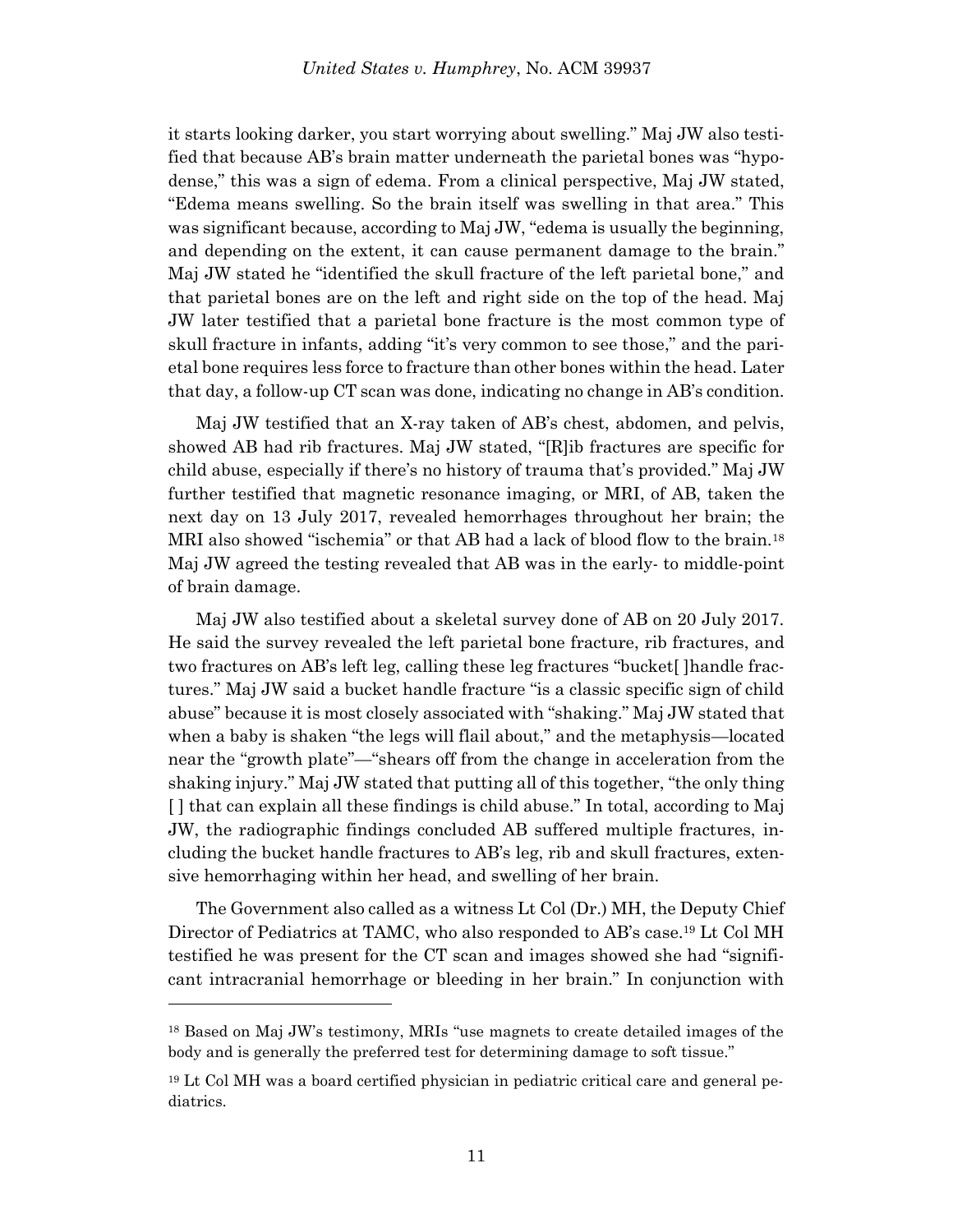her seizures, Lt Col MH was "very concerned" about the risk of progression of AB's injuries. Lt Col MH testified he felt they "urgently needed [to] take some action to keep [AB] safe and to try and keep any of these injuries from progressing." As a result, AB was taken to the PICU after the CT scan. After AB arrived at the PICU, Lt Col MH said AB had another seizure, briefly stopped breathing, and "there was shaking of her arms and legs." Lt Col MH responded by giving AB a breathing tube to elevate her oxygen levels and mitigate brain damage, as well as medications to stop the seizures and to reduce the bleeding and swelling in her brain. Once AB was stabilized, Lt Col MH talked to Appellant and SrA NB. Trial counsel asked Lt Col MH if Appellant said anything during this discussion. After referring to the medical records, Lt Col MH said,

So I did note that the patient's father noted that three days prior to presentation, so three days prior to the admission, there was an incident where he was holding her and her head flopped away from him because, as you know, babies tend to do because their neck is not very strong, you know, what we call "good head control," and that he pulled her back at the time and her face had struck his shoulder.

Based on his assessment, Lt Col MH was concerned that AB was going to die due to the degree of swelling and bleeding on her brain. He also felt the pattern of injuries AB sustained "is most consistent with abusive trauma."

Lt Col (Dr.) SM testified as a child abuse expert and pediatrician for the Government. <sup>20</sup> Lt Col SM reviewed AB's medical records and, like the previous physicians, outlined the extent of AB's injuries, stating,

[AB] had intracranial hemorrhaging, so subdural and subarachnoid bleeding within her skull. She had diffused swelling and ischemia to her brain; she had a skull fracture; she had soft tissue swelling and/or some bleeding into that soft tissue swelling above that skull fracture; she had multifocal bruising to her face; she had the multiple rib fractures; and she had those classical metaphyseal lesions on her left -- her femur and her tibia.

Lt Col SM also testified there was no evidence AB was suffering from infection, had no evidence of metabolic disorder, and her urine and amino acids were normal. Lt Col SM also noted that, because AB was delivered by cesarean section, the potential for trauma to the head was less than a vaginal birth, and in this case, AB did not have birth-related bruising. Lt Col SM then stated,

<sup>20</sup> Lt Col SM was a board certified physician in child abuse pediatrics (or forensic pediatrics), who had testified 75 to 100 times and been previously recognized as an expert in general pediatrics and child abuse pediatrics.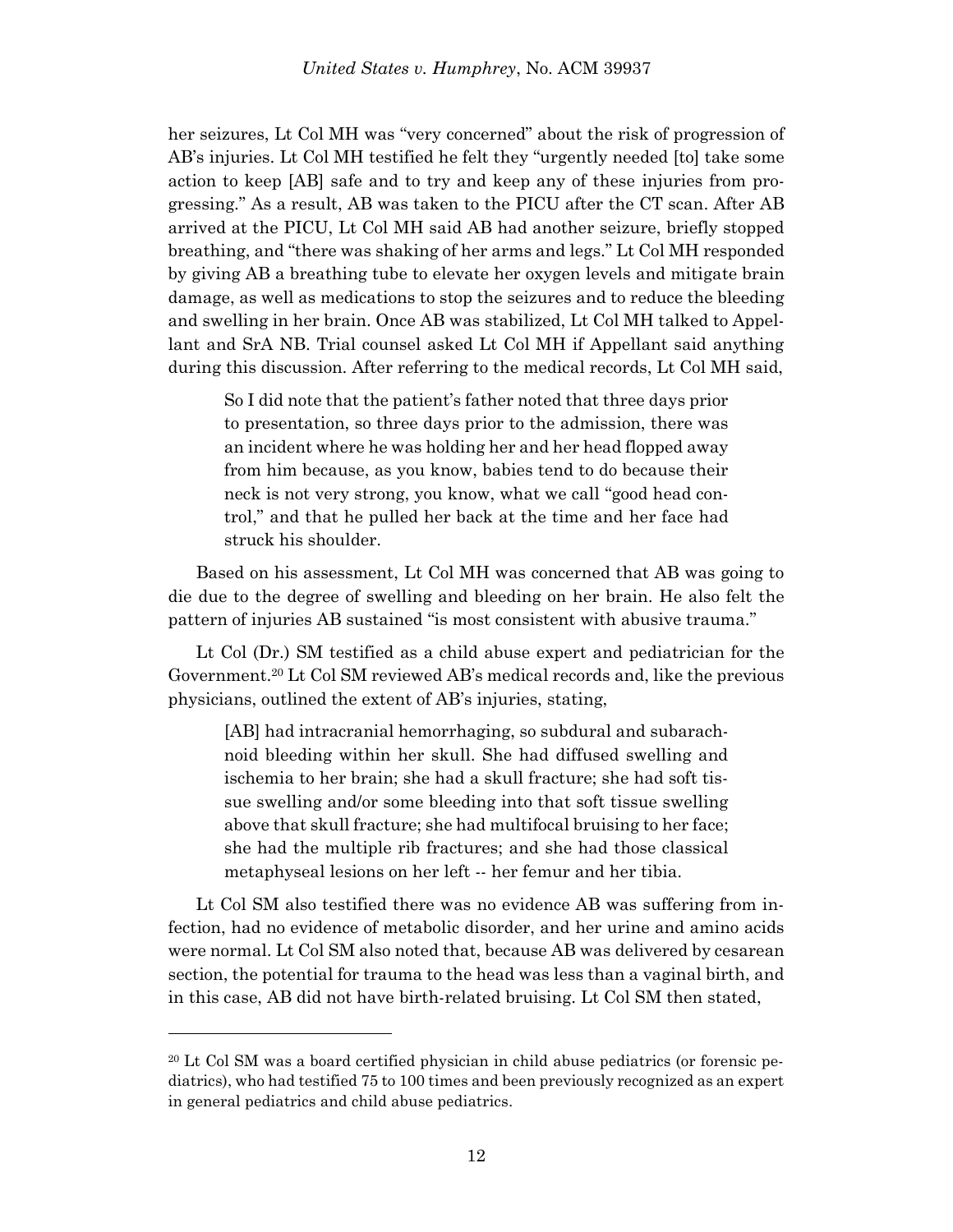[AB] was seen on [7 July 2017] when she was [ ]four days old, and she had no evidence of trauma at that point. And then she was seen again on the 8th when she was five days old. The 7th was a full-well exam. The 8th was more of just a quick follow-up exam. But if they had saw something on her head, they would have noted it.

Lt Col SM concluded AB's injuries were caused by trauma or "major force." Lt Col SM opined that the level of force required to cause AB's head injuries is likened to what one "would see in a car accident," or "in a major fall like [from a] second story [building] or more." She further opined that a short fall, up to five feet, would not have produced her injuries, specifically the intracranial hemorrhaging. As for whether AB's injuries were caused by "blunt force trauma," trial counsel asked Lt Col SM the following questions:

Q [Trial Counsel]. So moving on from the intracranial hemorrhaging, what other injuries do we see? I think you mentioned a skull fracture.

A [Lt Col SM]. She had a skull fracture with some soft tissue swelling, probably a little bleeding into that swelling. I call it a goose egg, a goose egg above the skull fracture.

Q. What type of trauma is required to cause that?

A. It's a blunt force trauma . . . . [T]he head hit something [to cause] trauma in order to produce a fracture. And that soft tissue swelling; that's a blunt force trauma.

Q. And what does the soft tissue swelling tell you?

A. It tells us that it's a more acute injury. Because that swelling, it doesn't always pop up immediately. It is sometimes not visible even to the parents for a day or two, and then it kind of goes away. So it's not something that's been there for a long period of time, although that's hard to say in a nine-day-old anyway, all this acute, non-acute. You know, it's really tough when you're nine days old. But it implies an acute injury.

Lt Col SM discussed the bruising around AB's left eye, stating it was likely caused by "more than one blunt trauma." She also discussed AB's rib fractures, stating "the most common way to get a rib fracture in an infant is to squeeze them: front-to-back . . . rib fractures are caused by excessive force to the baby's ribs . . . ." Finally, Lt Col SM opined that the bucket handle fractures on AB's tibia and femur were caused by child abuse, stating "these fractures are relatively common in child abuse." Lt Col SM concluded her testimony by stating AB's injuries were caused by abusive head trauma and non-accidental trauma.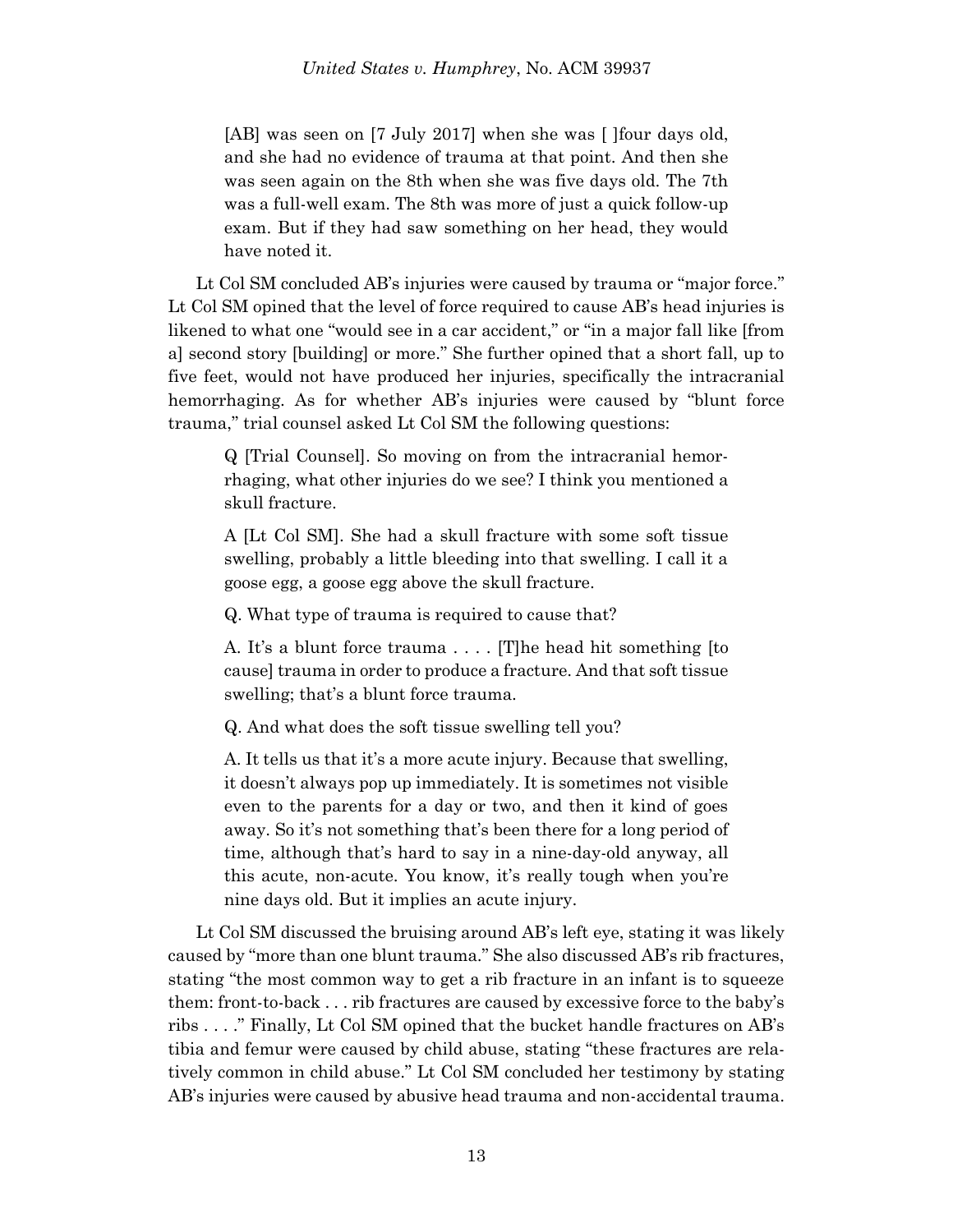When asked if Appellant's story about AB hitting his shoulder was a reasonable possibility for causing AB's injuries, Lt Col SM simply responded, "No."

### **E. Post-Diagnosis and Treatment**

On 13 July 2017, Appellant and SrA NB went to MM's residence. That evening, Appellant told MM that he "deleted [their] conversation from yesterday." MM testified that she felt uneasy about Appellant's comment and "kind of concerned [as to] why he was telling [her] this." MM kept the messages "because [she] felt like it was important that he had said the information about not wanting them to think he had beaten his child." After this conversation, Appellant told MM and her husband that

he had been sitting in the recliner with AB and holding her with just his arm under her butt and when he leaned forward to get up with her, she had fallen back and he had been scared she would fall so he kind of over corrected and strongly reacted and slammed her face into his shoulder to make sure she didn't hit the ground.

Conversely, Appellant's former supervisor, Capt DC, testified that he had a telephone conversation with Appellant in April or May of 2018. According to Capt DC, Appellant said "his daughter had gone to the hospital from an incident or an accident that he had . . . . He said he was walking down the stairs holding her and tripped and fell." Based upon this testimony, trial counsel argued Appellant had given Capt DC a different explanation for AB's injuries than he had given MM and the medical providers.

# **F. Charging**

With respect to the Article 128, UCMJ, allegation, at the time of trial Appellant was charged with aggravated assault by intentional infliction of grievous bodily harm. The specification read as follows:

[Appellant] [d]id, at or near the island of Oahu, Hawaii, between on or about 5 July 2017 and on or about 12 July 2017, commit an assault upon [AB] a child under the age of 16 years, by causing blunt force trauma to [AB], and did thereby intentionally inflict grievous bodily harm upon her, to wit: a skull fracture, fractured ribs, and bucket handle fractures to the left femur and tibia.

Appellant was found not guilty of this allegation, but was found guilty of the LIO of aggravated assault by a means or force likely to cause grievous bodily harm, except the words "fractured ribs, and bucket handle fractures to the left femur and tibia," for which the panel substituted the words "and brain damage."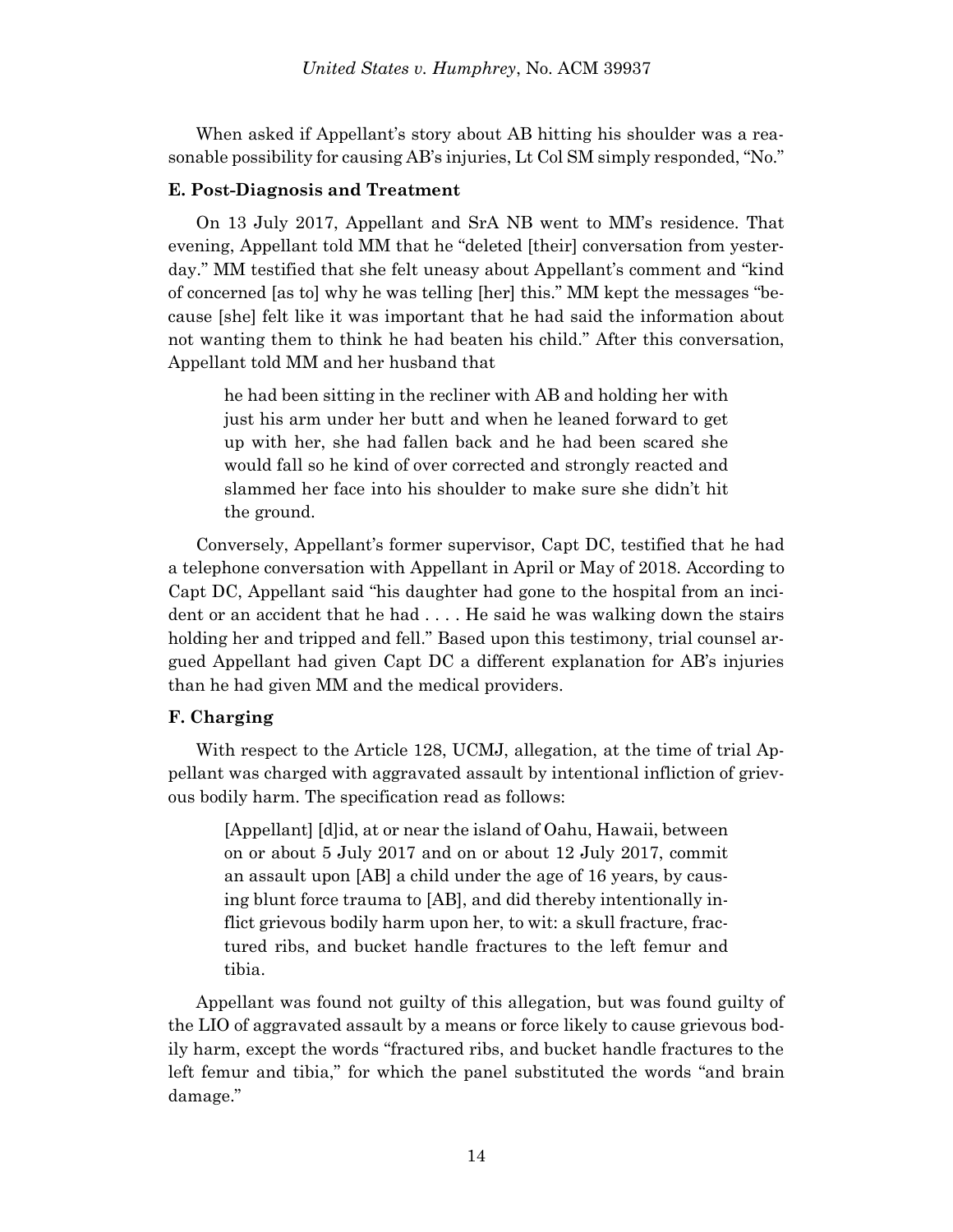With respect to the Article 134, UCMJ, allegation, at the time of trial, Appellant was charged with child endangerment by design resulting in grievous bodily harm. The charge read as follows:

[Appellant] [did,] [a]t or near the island of Oahu, Hawaii, between on or about 5 July 2017 and on or about 12 July 2017, ha<sup>[ve]</sup> a duty for the care of [AB], a child under the age of 16 years, and did endanger the physical health and welfare of said [AB], by failing to obtain medical care for [AB] in a timely manner *after she was injured and had a seizure*, and that such conduct was by design and resulted in grievous bodily harm, to wit: *brain damage*, and that said conduct was of a nature to bring discredit upon the armed forces.

(Emphasis added). Appellant was found not guilty of this allegation, but was found guilty of the LIO of child endangerment by culpable negligence resulting in harm.

### **II. DISCUSSION**

# **A. Abuse of Discretion – Admission of Evidence of GB's Seizures**

#### **1. Additional information**

l

The Defense sought to exclude all evidence relating to Appellant's first child GB via a pretrial motion in limine. In response, the Government sought to admit evidence regarding Appellant's knowledge of GB's seizures, prior to GB's death. As previously discussed, information regarding GB's seizures came from the testimony of Capt JJ and Lt Col KD, as well as AB's medical records. The Government wanted to show that because Appellant had already seen seizures in an infant, that he "knew or should have known the seriousness of what he was seeing" in AB, and thus the evidence related to AB would help to circumstantially prove knowledge and intent.<sup>21</sup> The Defense argued that the Government could not prove Appellant knew that AB was having the same seizures as GB simply by looking at her. The Defense also highlighted not all seizures look alike, as noted by Lt Col KD, and Appellant's conversation with MM—suggesting other possible diagnoses. The Defense, focusing on unfair prejudice under Mil. R. Evid. 403, believed Appellant knowing AB was having "the same seizure" as GB was speculative and the evidentiary value was minimally probative.

<sup>&</sup>lt;sup>21</sup> The Government intended to limit the scope of this evidence, specifically advising the military judge that they "[did] not intend to admit any evidence about the  $\lceil \cdot \rceil$  circumstances of GB's death."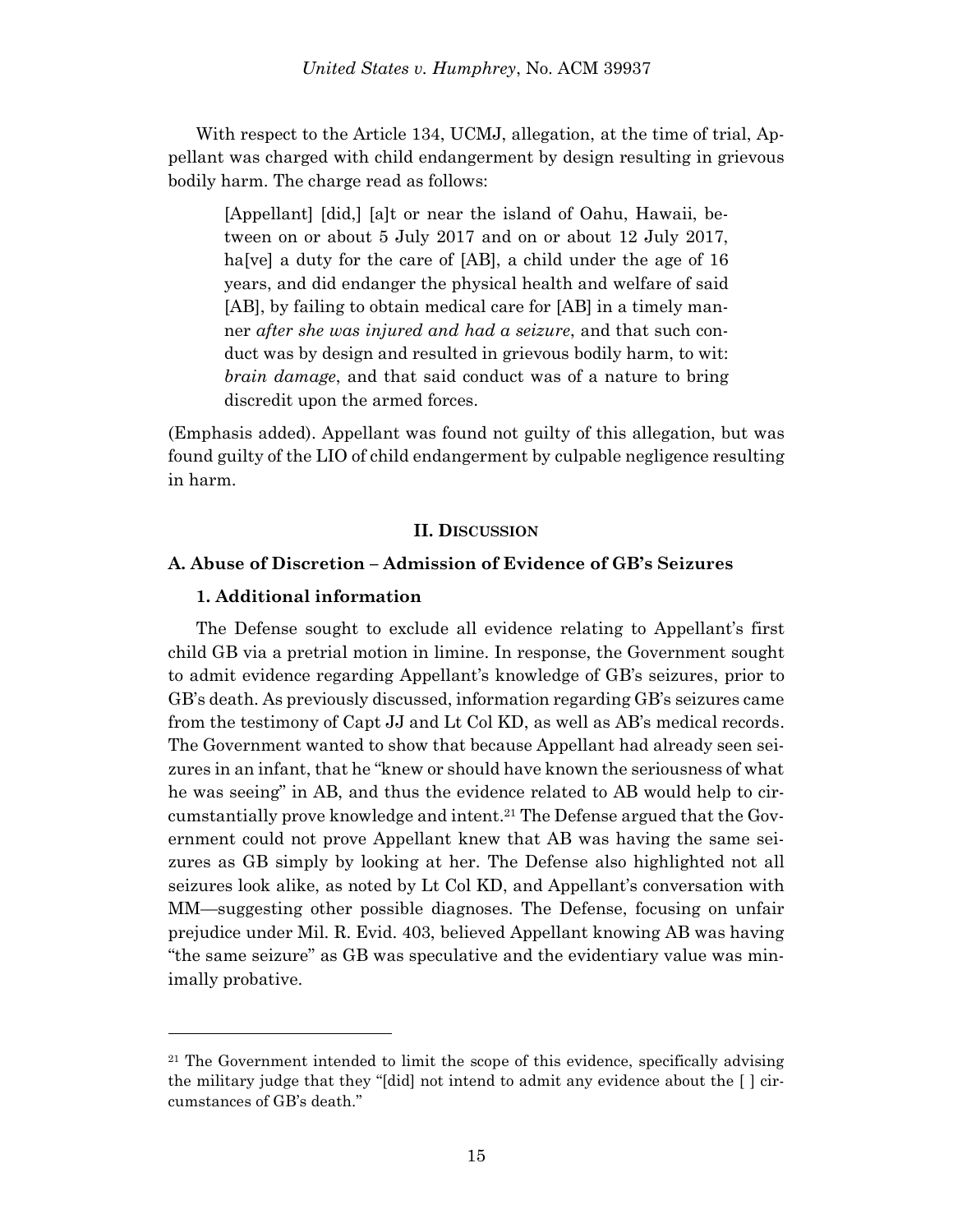In ruling on this motion, the military judge made the following findings of fact: Appellant was "familiar with the medical symptoms experienced by GB leading to his hospitalization and untimely passing;" "[o]n the morning of 12 July 2017, [Appellant] observed and recorded AB having a seizure;" "[Appellant] sent a copy of the video to [MM] via social media messenger and asked for her thoughts;" Capt JJ noted that "[the] [p]arents have experience with seizures with their first child, who was diagnosed and passed away due to HSV encephalitis at one month of age;" and after Capt JJ observed what appeared to be a seizure, Capt JJ remembered SrA NB saying words to the effect of, "That is why we're here. Our previous child had seizures before he died of herpes encephalitis. The twitching was impacting AB's feeding . . . ." The military judge also found as fact that "[Appellant] was present when these statements were made" to Capt JJ and that "he did not say anything, act surprised, or object to what [SrA NB] said."

The military judge then ruled,

l

The statements made regarding GB's history of seizures are admissible under [Mil. R. Evid.] 401. The statements are evidence of the [Appellant]'s knowledge that seizures experienced by a newborn are of great medical concern.

The statements made regarding the medical history, as explained to medical providers, are not excluded under the general prohibition against hearsay. Those statements made in the presence of the [Appellant] are *adopted admissions and are not hearsay*.[ <sup>22</sup>]

(Emphasis added). The military judge also found that the statements "made in [Appellant]'s presence along with those not determined to have been made in [Appellant]'s presence qualif[ied] as a hearsay exception under [Mil. R. Evid.] 803(4) as statements made for medical diagnosis or treatment." Apparently, the military judge's reference to statements made outside Appellant's presence related to statements contained in the medical records, as the military judge ruled, "Such statements were made for and were reasonably pertinent to medical diagnosis or treatment and described medical history of both [SrA NB] and  $[GB]$ ."

In conducting the balancing test under Mil. R. Evid. 403, the military judge found that the probative value of this evidence was not substantially outweighed by the danger of unfair prejudice. The military judge found that the

<sup>22</sup> The military judge raised the issue of hearsay *sua sponte*. The Defense did not object to these statements based on hearsay grounds either in their written motion or during argument on this matter.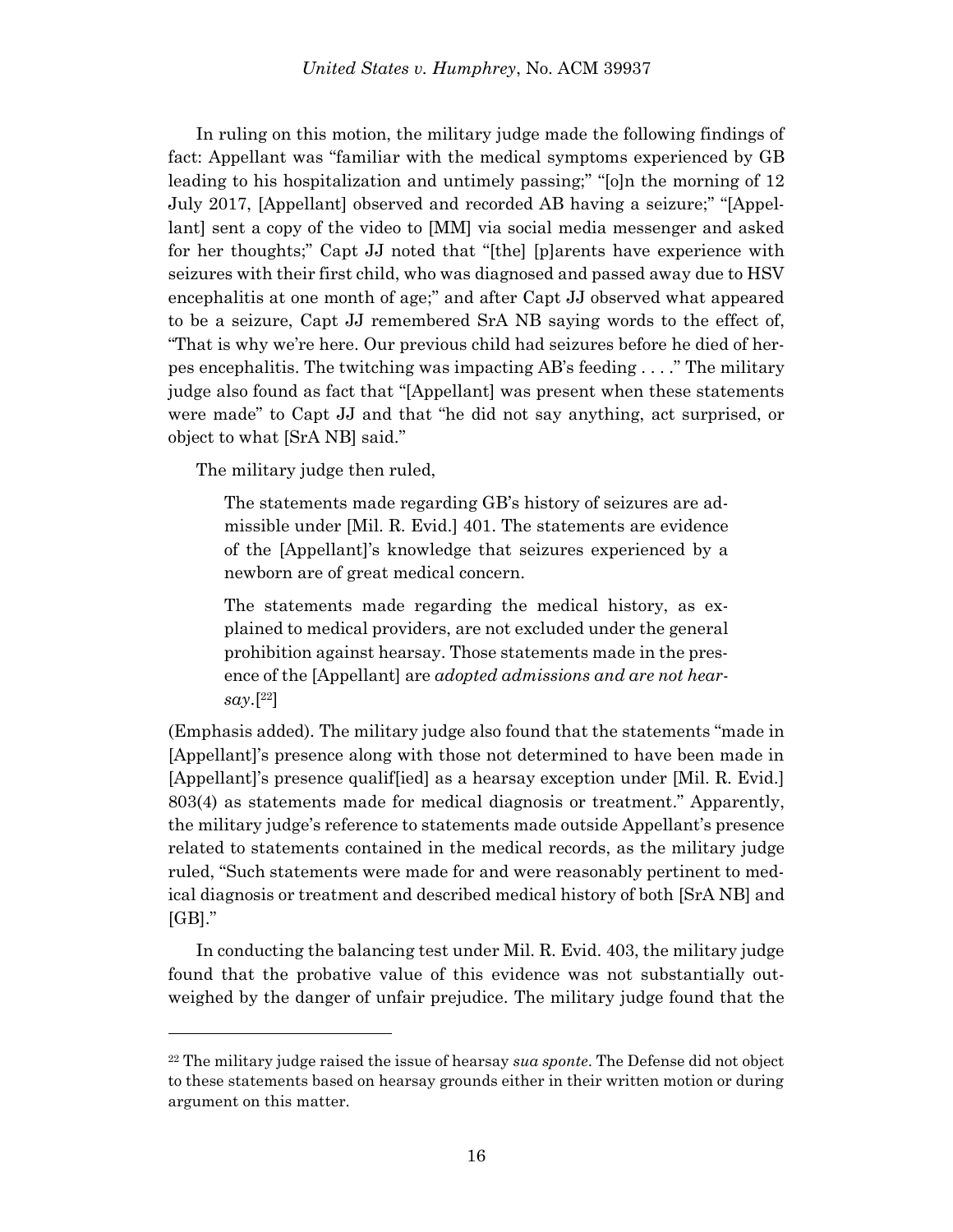probative value of the evidence "is high, particularly with respect to [Appellant]'s knowledge of the seriousness of seizures experienced by newborns," and was relevant to the child endangerment charge with respect to Appellant's "alleged failure to provide timely medical care."

Prior to findings argument, the military judge instructed the members that they "may consider evidence that [Appellant] may have known that his son GB experienced seizures prior to his death as the result of presumed HSV encephalitis for the limited purpose of its tendency, if any, to show [his] knowledge of the serious medical concerns associated with an infant experiencing seizures." The military judge further advised the panel, "You may not consider this evidence for any other purpose and you may not conclude from this evidence that [Appellant] is a bad person or has general criminal tendencies and that he therefore committed the offenses charged."

Appellant now argues the military judge abused his discretion by allowing the Government to introduce SrA NB's hearsay statements for at least three reasons: (1) finding that Appellant "was aware of GB's medical symptoms," despite the lack of evidence that Appellant was aware of GB's medical symptoms; (2) "[Appellant]'s silence did not evince an unequivocal adoption or acquiesce to SrA NB's statement regarding GB seizures" under Mil. R. Evid. 801(d)(2)(B); and, (3) although "SrA NB's discussion of GB's seizures outside [Appellant]'s presence may qualify as an exception to hearsay for the purposes of medical diagnosis[,] the military judge erroneously imparted her knowledge onto [Appellant]," under Mil. R. Evid. 803(4), as Appellant "did not evince his knowledge regarding GB['s] seizures." Appellant did not object to the statements under hearsay grounds at the time of trial, but rather focused on whether the evidence was admissible under Mil. R. Evid. 403. The Government contends Appellant forfeited this issue, absent plain error, because he failed to preserve the objection on the basis of hearsay.

### **2. Law**

We review a military judge's decision to admit or exclude evidence for an abuse of discretion. *United States v. White*, 69 M.J. 236, 239 (C.A.A.F. 2010). "The abuse of discretion standard is a strict one, calling for more than a mere difference of opinion. 'The challenged action must be arbitrary, fanciful, clearly unreasonable, or clearly erroneous.'" *United States v. Lloyd*, 69 M.J. 95, 99 (C.A.A.F. 2010) (quoting *United States v. McElhaney*, 54 M.J. 120, 130 (C.A.A.F. 2000)) (citations omitted). A decision to admit or exclude evidence based upon Mil. R. Evid. 403 is within the sound discretion of the military judge. *United States v. Smith*, 52 M.J. 337, 344 (C.A.A.F. 2000). "A military judge enjoys 'wide discretion' in applying Mil. R. Evid. 403" and "when a military judge conducts a proper balancing test under Mil. R. Evid. 403, the ruling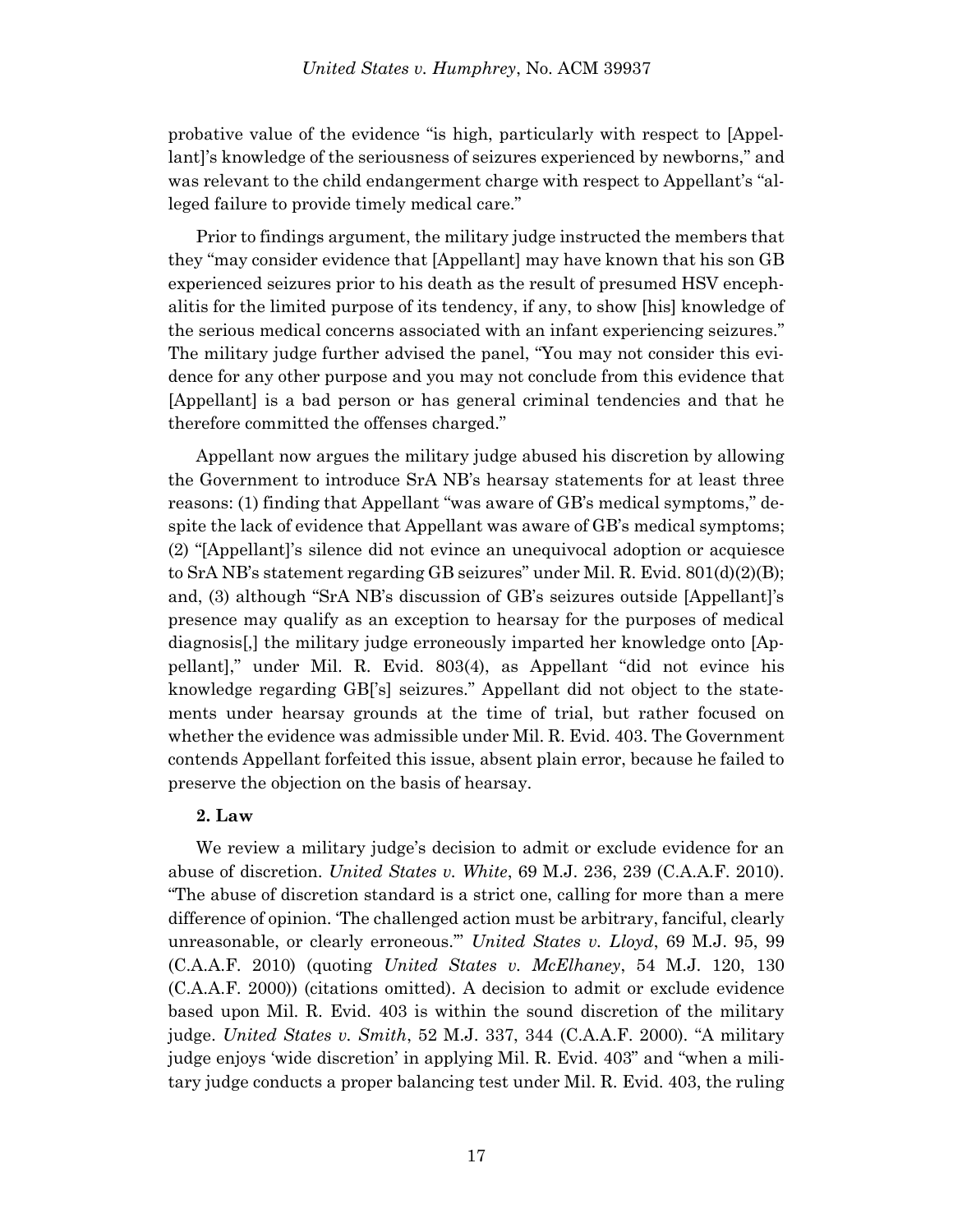will not be overturned unless there is a 'clear abuse of discretion.'" *United States v. Manns*, 54 M.J. 164, 166 (C.A.A.F. 2000) (citations omitted).

To preserve a claim of error in a ruling to admit evidence, a party must "state[ ] the specific ground, unless it was apparent from the context." Mil. R. Evid. 103(a)(1)(2). "A party is required to provide sufficient argument to make known to the military judge the basis of his objection and, where necessary to support an informed ruling, the theory behind the objection." *United States v. Datz*, 61 M.J. 37, 42 (C.A.A.F. 2005) (first citing *United States v. Banker*, 60 M.J. 216 (C.A.A.F. 2004); and then citing *United States v. Brandell*, 35 M.J. 369, 372 (C.M.A. 1992)). "Where an appellant has not preserved an objection to evidence by making a timely objection, that error will be forfeited in the absence of plain error." *United States v. Brooks*, 64 M.J. 325, 328 (C.A.A.F. 2007) (citing Mil. R. Evid. 103(d)). Under plain error review, the appellant has the burden of showing there was error, that the error was plain or obvious, and that the error materially prejudiced a substantial right of the appellant. *United States v. Girouard*, 70 M.J. 5, 11 (C.A.A.F. 2011).

Under "Mil. R. Evid. 801(d)(2)(B), a statement is excepted from the general hearsay rule when it is one that has been offered against a party who has manifested an adoption or belief in its truth. An adoptive admission can be accomplished through nonverbal means, such as a hand or head motion." *Datz*, 61 M.J. at 43. "When a statement is offered as an adoptive admission, the proponent must present sufficient proof to support a finding that the party against whom the statement is offered heard, understood, and acquiesced in the statement." *Id*. "[T]he foundational requirements for admitting adoptive admissions [require] a showing that (1) the party against whom it is offered was present during the making of the statement; (2) he understood its content; and (3) his actions or words or both unequivocally acknowledged the statement in adopting it as his own." *Id*. (citation omitted).

### **3. Analysis**

### *a. Mil. R. Evid 803(4) – Statements Made for Medical Diagnosis*

Regarding the medical records exception to hearsay, we find Appellant has failed to demonstrate the military judge committed plain error in finding the statements contained in the medical records were admissible as exceptions to hearsay. The statements fit squarely within Mil. R. Evid. 803(4) because they were made for the purpose of medical diagnosis or treatment.

### *b. Mil. R. Evid. 801(d)(2)(B) – Adopted Admissions*

The more pertinent issue is whether the military judge committed plain error in finding that Appellant, through his silence, adopted SrA NB's admissions, under the standard set out in *Datz*. We find he did not. The military judge found as fact that Appellant was familiar with the medical symptoms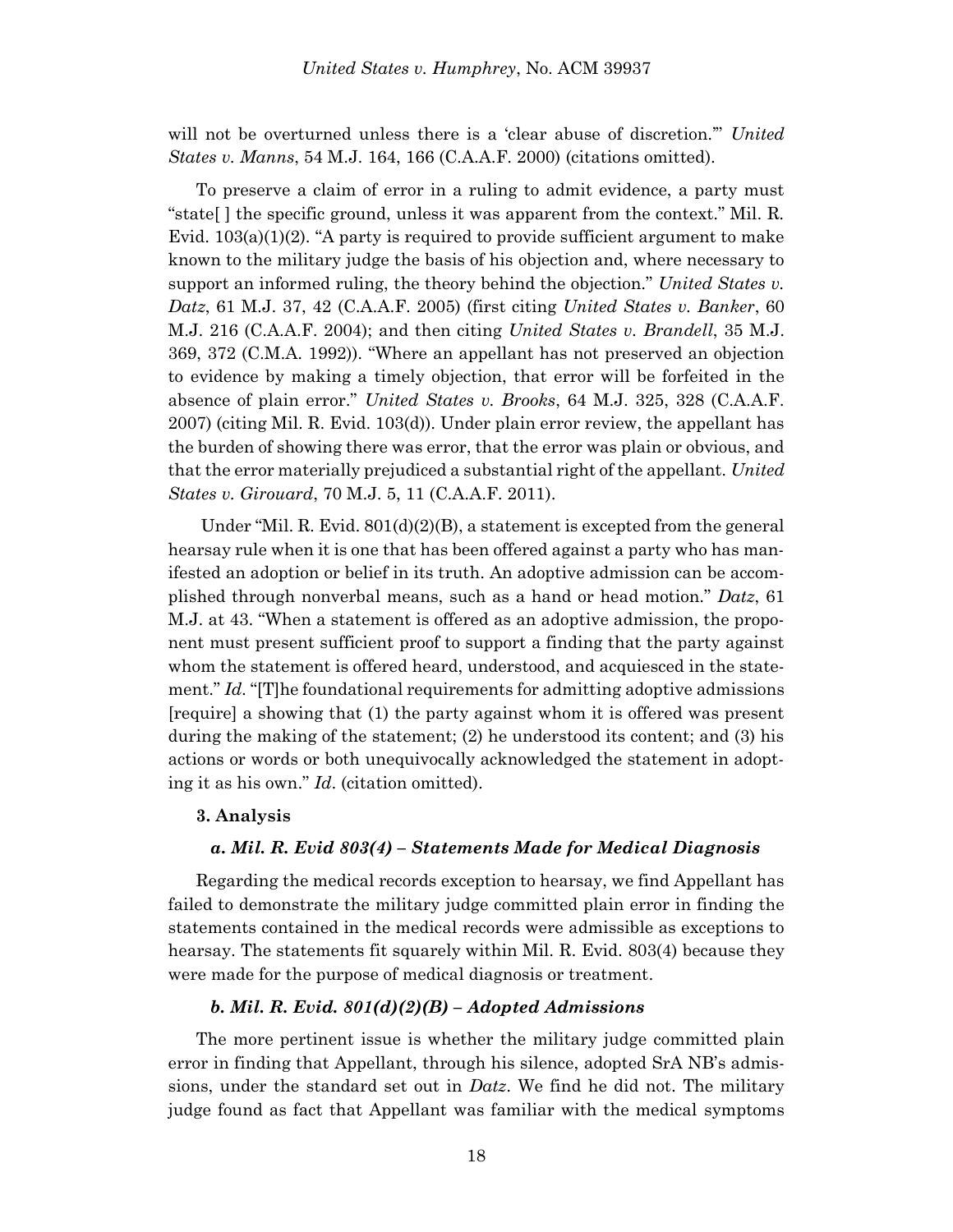experienced by his first child GB, which would have included seizures; that Appellant recorded AB having a seizure; that he attended AB's medical appointment; and that he was present when SrA NB made the statements. Recognizing that "merely hearing the statement of a third person does not equate to adoption by silence," *United States v. Stanley*, 21 M.J. 249, 250 (C.M.A. 1986), we find that under the circumstances of this case, a dissent or objection to SrA NB's statements would have been reasonably expected if her comments had not been correct. *See id*. On appeal, Appellant even concedes in his assignment of errors brief to this court that he would have "had no reason to doubt the veracity of his wife's claims during the discussions with Capt JJ and Lt Col KD. Presumably, a mother would not lie to medical personnel when seeking care for her child." If the first time Appellant heard GB had seizures before he died was when SrA NB voiced this information to AB's physicians, Appellant's surprise would be noticed, and it was not. Although Appellant argues on appeal that he "had no reason to doubt the potential truth of his wife's statement[s] nor dissent even if he believed she could be mistaken," in light of the circumstances and the weight of the situation, his lack of response indicates that he did acquiesce to the content of SrA NB's statements. In so acquiescing, Appellant adopted those statements as his own, rendering them non-hearsay under Mil. R. Evid. 801(d)(2)(B).

### *c. Mil. R. Evid. 403*

We find the military judge did not commit plain error in finding SrA NB's statements were not hearsay or in excluding the admission of SrA NB's statements under Mil. R. Evid. 803(4). However, like all evidence, the statements were subject to the balancing test of Mil. R. Evid. 403 and Appellant objected to this evidence on these grounds. When a military judge articulates his properly conducted Mil. R. Evid. 403 balancing test on the record, his decision will not be overturned absent a clear abuse of discretion.

There is little question that the evidence was in fact relevant. Evidence is relevant if it has "any tendency to make the existence of any fact that is of consequence to the determination of the action more probable or less probable than it would be without the evidence." Mil. R. Evid. 401. As the military judge stated, Appellant's "knowledge that seizures experienced by a newborn are of great concern," and the fact that Appellant previously had a child who suffered seizures, and ultimately passed away, makes the fact that he brought a second child to the hospital, who was also having seizures, all the more relevant. While there was no direct evidence that Appellant specifically knew GB had seizures, SrA NB asserted that the child she shared with Appellant did, in fact, have seizures. This circumstantial evidence makes the inference Appellant was aware of GB's seizures all the more plausible and therefore legally relevant under Mil. R. Evid. 401.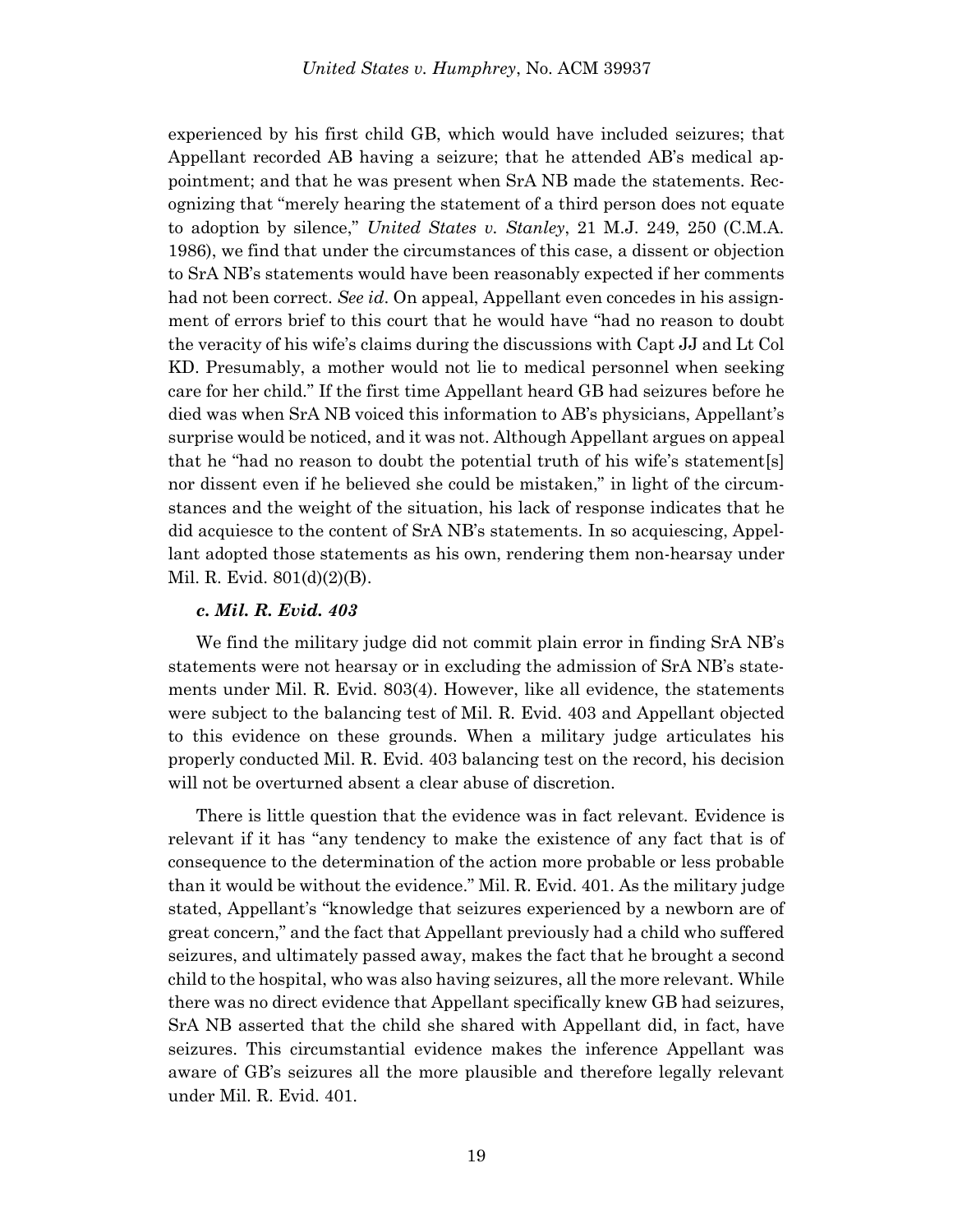Appellant's trial defense counsel raised timely objections on the basis of relevance and argued the probative weight of the evidence was substantially outweighed by unfair prejudice to Appellant and should be excluded under Mil. R. Evid. 403. Trial counsel addressed unfair prejudice, noting the question is "whether this evidence is going to overwhelm the emotion response of the members in such a way their logical and deliberate reasoning are going to go out of the window." We agree: the most logical concern is whether members would question whether GB's death was anything but natural, and if so, how that would affect their findings. Yet, we give deference to the military judge's ruling in this case since he conducted his balancing on the record, so our analysis does not focus on whether we would find the probative value was substantially outweighed, but whether the military judge's ruling was a clear abuse of discretion. We find that it was not. The value of the circumstantial evidence was not insubstantial. In this case, knowledge of seizures was perhaps the most critical issue regarding the child endangerment allegation; the military judge's decision to admit SrA NB's statements, and that Appellant circumstantially knew GB had seizures under Mil. R. Evid. 403, was clearly within his reasonable discretion. Finally, the military judge provided a limiting instruction on how the panel members were to view this evidence. Members are presumed to follow the military judge's instructions, *see United States v. Loving*, 41 M.J. 213, 235 (C.A.A.F. 1994); *United States v. Holt*, 33 M.J. 400, 408 (C.M.A. 1991), and there is nothing to indicate they did anything but. We find the military judge did not abuse his discretion on this issue.

# **B. Exceptions and Substitutions Made by the Panel**

# **1. Additional Background**

Appellant argues that the panel's exceptions and substitutions regarding the aggravated assault specification represent a fatal variance. As previously noted, Appellant was charged with intentionally inflicting grievous bodily harm, to wit: "a skull fracture, fractured ribs, and bucket handle fractures to the left femur and tibia." Appellant was ultimately convicted by exceptions and substitutions of the LIO of aggravated assault by means or force likely to cause grievous bodily harm, with the panel excepting the words "fractured ribs, and bucket handle fractures to the left femur and tibia," and substituting the words "and brain damage."

The issue of a variance instruction came up during the discussion of the draft instructions before the members heard closing arguments. The Government presented two different findings worksheet options—one with exceptions and substitutions instructions and one without; the military judge chose the latter. Neither party requested the variance instruction and the military judge did not provide the members an instruction on variance, opining he was "not convinced that it [was] necessary."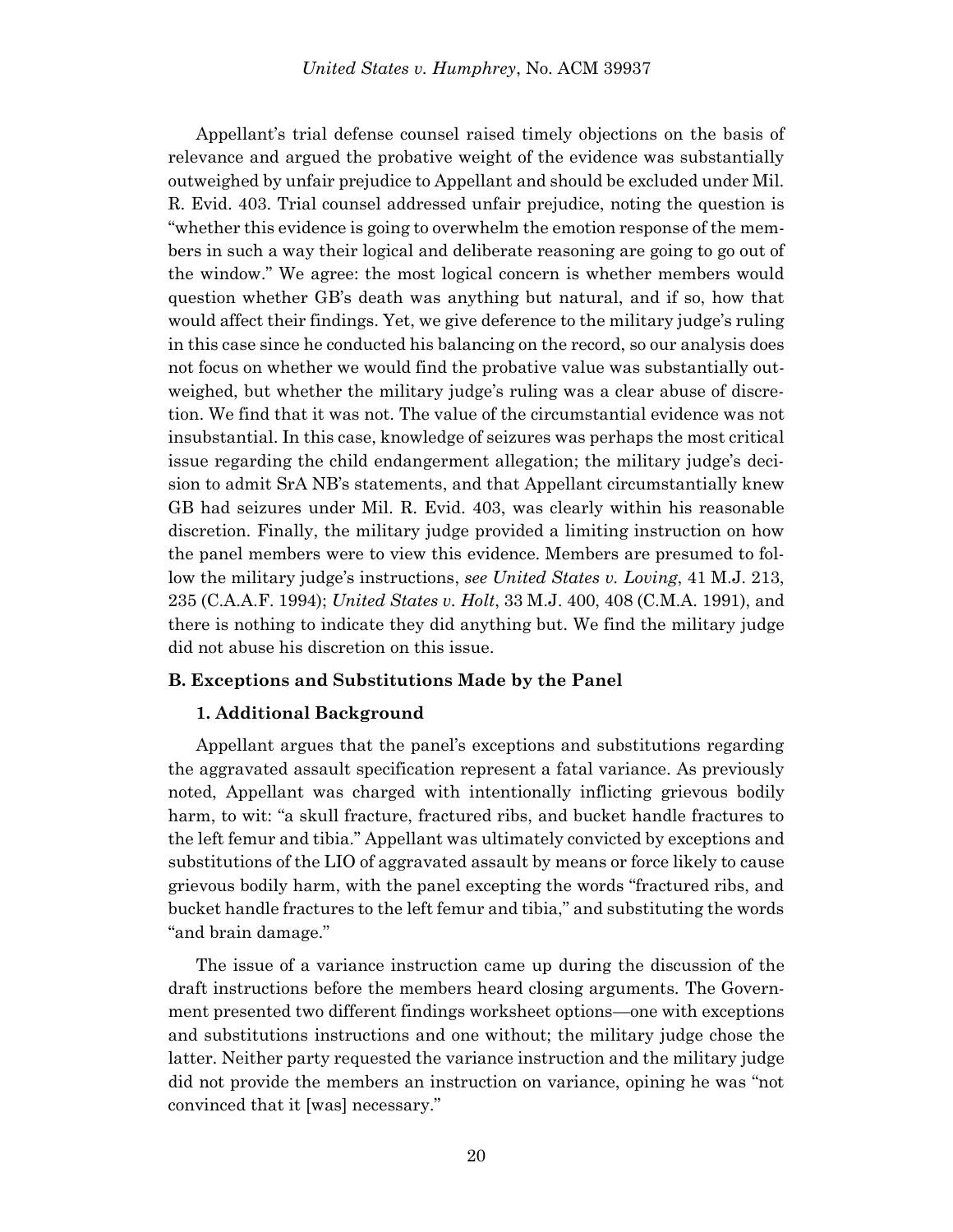After they had already begun deliberations, the members asked for clarification on the definitions "to wit" and "that is." On the latter, the panel president stated, "we are trying to specify that it's 'all,' 'none,' or 'some' of the injuries." The military judge advised the members that "to wit" (as related to Charge I) is "essentially, an overly-legalistic way of stating something along the lines of 'namely' or 'specifically.' If you insert the word 'namely,' instead of where 'to wit' would be, that's essentially what it means." As for "that is" (as related to Charge II), the military judge advised the members that "that is" was another way of saying "to wit."

The military judge then instructed the members,

If you have doubt about the injuries described in the specification, but you are satisfied beyond a reasonable doubt that the offense or a lesser included offense was committed in a particular manner or involved those injuries that differs slightly from the exact injuries in the specification, you may make minor modifications in reaching your findings by changing the nature of the injuries described in the specification provided that you do not change the nature, or identity of the offense, or the lesser included offense.

So, as to the Specification of Charge II, if you have doubt that the accused inflicted grievous bodily harm, that is a skull fracture, fractured ribs and bucket handle fractures to the left femur and tibia, you may still reach a finding of guilty so long as all the elements of the offense or a lesser included offense are proved beyond a reasonable doubt, but you must modify the specification to correctly reflect your findings.

Although the military judge did not ask either party if they objected to the instruction, neither side did. The Defense did not object to or raise any concerns about the panel's findings by exceptions or substitutions at trial.

### **2. Law**

Material variance is a question of law reviewed de novo. *United States v. Treat*, 73 M.J. 331, 335 (C.A.A.F. 2014) (citations omitted). Rule for Courts-Martial 918(a)(1)(c) authorizes variance in findings by exceptions and substitutions. However, "exceptions and substitutions may not be used to substantially change the nature of the offense or to increase the seriousness of the offense or the maximum punishment for it." *Id*.

To prevail on a fatal variance claim, an appellant must show that the variance was (1) material and (2) that it substantially prejudiced him. *United States v. Finch*, 64 M.J. 118, 121 (C.A.A.F. 2006) (citation omitted). "A variance that is 'material' is one that, for instance, substantially changes the nature of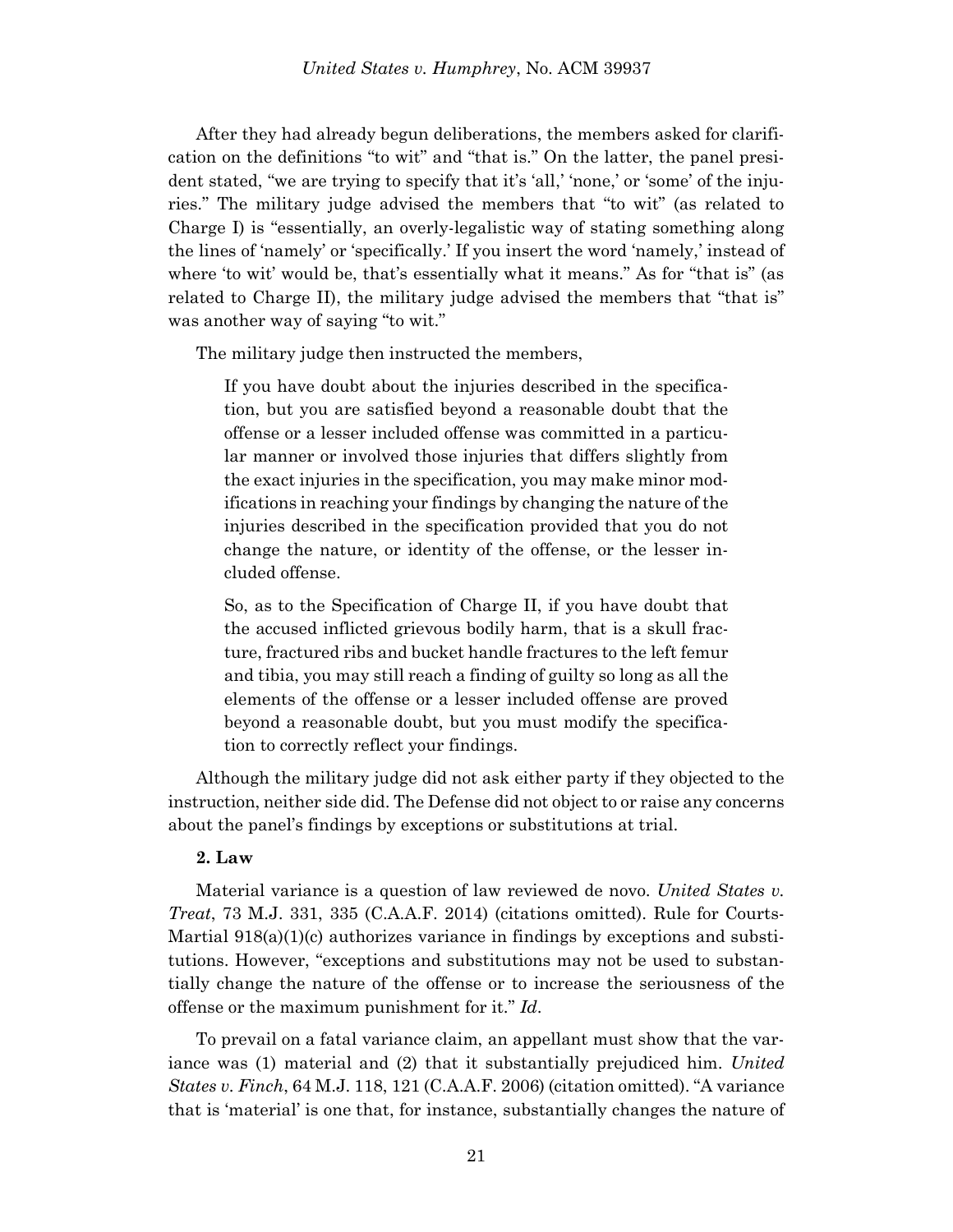the offense, increases the seriousness of the offense, or increases the punishment of the offense." *Id*. (citing *United States v. Teffeau*, 58 M.J. 62, 66 (C.A.A.F. 2003)). "A variance can prejudice an appellant by (1) putting 'him at risk of another prosecution for the same conduct,' (2) misleading him 'to the extent that he has been unable adequately to prepare for trial,' or (3) denying him 'the opportunity to defend against the charge.'" *Treat*, 73 M.J. at 336 (citations omitted).

When trial defense counsel fail to object, this court reviews findings by exceptions and substitutions for plain error. *Finch*, 64 M.J. at 121. The plain error test requires that (1) there was an error; (2) the error was plain, clear or obvious; and (3) the error affected substantial rights. *Id.*

### **3. Analysis**

We do not find plain error on this issue. First, the military judge correctly advised the members of their ability to modify findings. *See Treat*, 73 M.J. at 335 (holding a court-martial is explicitly authorized to make findings by exceptions and substitutions under R.C.M. 918(a)(i)). Second, the variances were not so material as to amount to plain error. Third, Appellant was not misled because Appellant was provided notice of what he was defending against. Although Appellant believes "brain damage" renders the charge more serious (as common sense would dictate that damage to the brain may not heal, whereas broken bones generally heal), the panel found these broken bones were not grievous bodily harm. In turn, the panel limited the scope of AB's injuries to her skull and brain, and rejected the Government's more expansive charging of the alleged injuries. Also, as part of the child endangerment offense, Appellant knew AB's "brain damage" would be an issue at trial, and evidence would be introduced regarding AB's brain damage. As such, he was able to adequately prepare his defense.

Finally, the members found Appellant not guilty of the excepted language, so he now is "fully protected against another prosecution for the same offense." The variance in this case did not substantially change the nature of the offense, increase the seriousness of the offense, or increase the punishment of the offense for which Appellant was convicted. We do not find the variance to be material. Even if we had found the variance to be material, we would not find Appellant was prejudiced by the variance.

### **C. Legal and Factual Sufficiency**

#### **1. Additional Background**

Appellant makes three arguments to support his claim that his aggravated assault conviction is legally and factually insufficient. First, he argues the Government "failed to prove that AB's brain damage was caused by blunt force trauma." Second, "contrary to the Government's contentions, [Appellant's]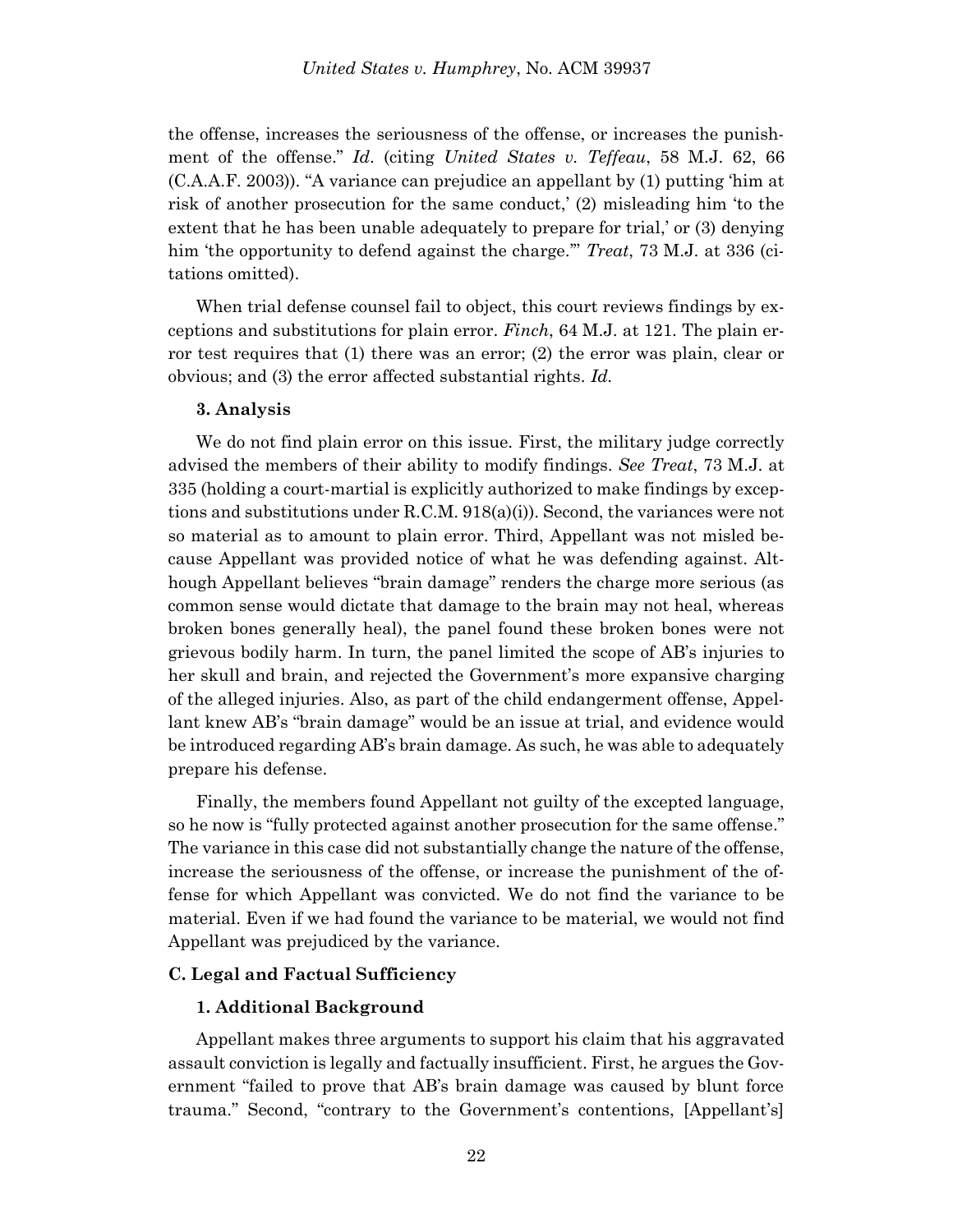statements and conduct were not inculpatory." Finally, Appellant "was not [the] only person with exclusive custody over AB on 10 July 2017," in that SrA NB could have abused AB.

Appellant makes four arguments to support his claim that his child endangerment conviction is legally and factually insufficient. First, Appellant argues that he "could not have known AB was experiencing a seizure when trained medical professionals were similarly unable to definitively diagnose her." Furthermore, "he could not have known that scheduling a medical appointment four hours after [AB's] apparent seizure subjected her to a reasonable probability of harm when these professionals did not advise him to seek immediate treatment." Second, Appellant argues "the fact that GB experienced seizures fails to demonstrate [Appellant] understood the potential severity or seriousness of AB's condition." Third, the Government failed to show AB's brain was damaged in the four-hour interval between her "apparent seizure" and AB's medical appointment. Finally, "assuming arguendo that [Appellant] was alternatively liable for obtaining medical care for AB after she was injured but prior to her seizure, the Government failed to offer sufficient proof demonstrating when AB was injured and whether she exhibited any significant symptoms."

## **2. Law**

We review issues of legal and factual sufficiency de novo. Article 66(d), UCMJ; *United States v. Washington*, 57 M.J. 394, 399 (C.A.A.F. 2002) (citation omitted). Our assessment of legal and factual sufficiency is limited to the evidence produced at trial. *United States v. Dykes*, 38 M.J. 270, 272 (C.M.A. 1993) (citations omitted).

"The test for legal sufficiency is whether, after viewing the evidence in the light most favorable to the prosecution, any rational trier of fact could have found the essential elements of the crime beyond a reasonable doubt." *United States v. Robinson*, 77 M.J. 294, 297–98 (C.A.A.F. 2018) (quoting *United States v. Rosario*, 76 M.J. 114, 117 (C.A.A.F. 2017)). "The term reasonable doubt, however, does not mean that the evidence must be free from conflict." *United States v. Wheeler*, 76 M.J. 564, 568 (A.F. Ct. Crim. App. 2017) (citing *United States v. Lips*, 22 M.J. 679, 684 (A.F.C.M.R. 1986), *aff'd*, 77 M.J. 289 (C.A.A.F. 2018)). "[I]n resolving questions of legal sufficiency, we are bound to draw every reasonable inference from the evidence of record in favor of the prosecution." *United States v. Barner*, 56 M.J. 131, 134 (C.A.A.F. 2001) (citations omitted). As a result, "[t]he standard for legal sufficiency involves a very low threshold to sustain a conviction." *United States v. King*, 78 M.J. 218, 221 (C.A.A.F. 2019) (alteration in original) (internal quotation marks and citation omitted).

"[T]he [G]overnment is free to meet its burden of proof with circumstantial evidence." *Id.* (citations omitted). This includes using circumstantial evidence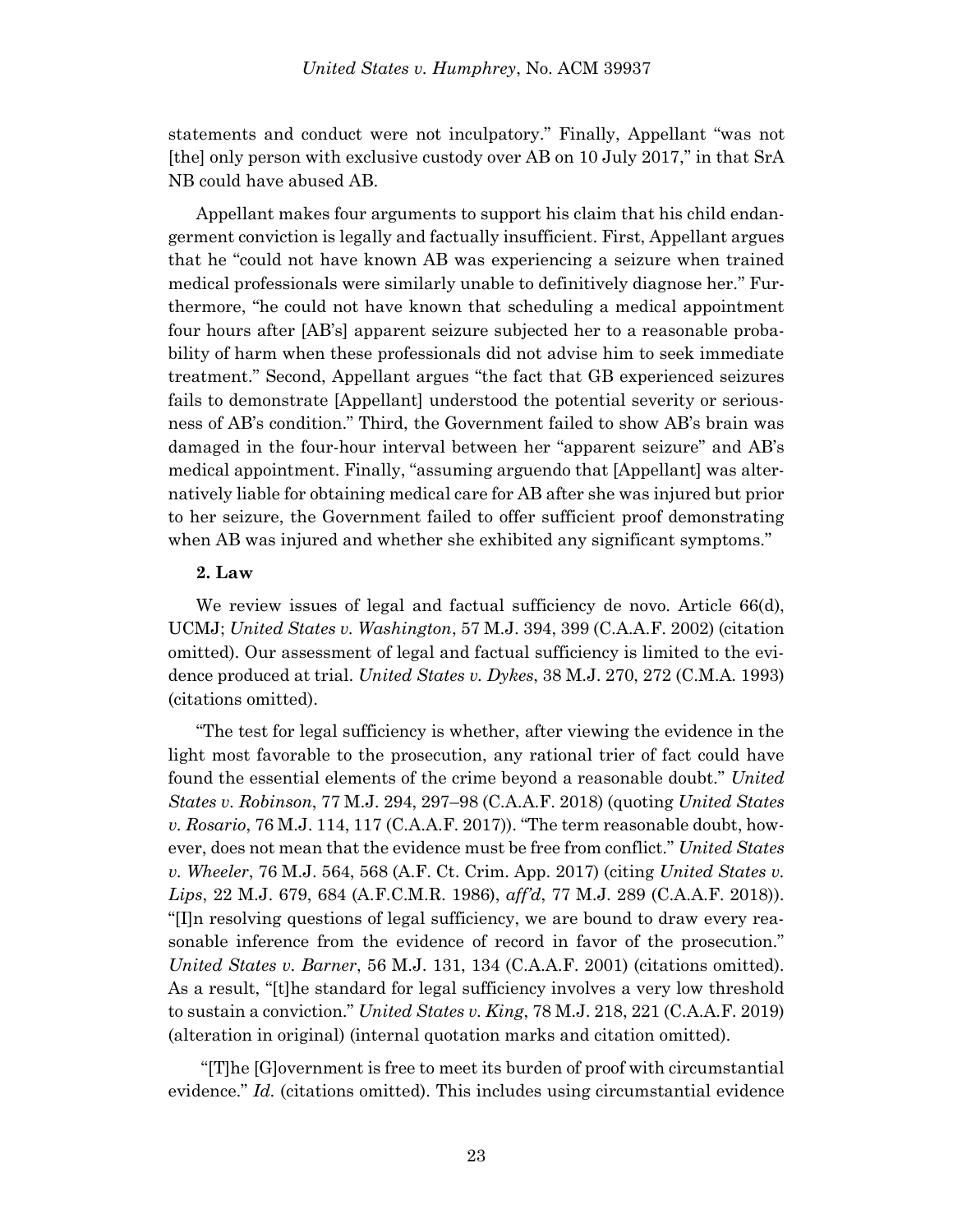to prove an accused's knowledge. *See United States v. Curtin*, 9 U.S.C.M.A. 427, 432 (C.M.A. 1958).

The test for factual sufficiency is "whether, after weighing the evidence in the record of trial and making allowances for not having personally observed the witnesses, [we are ourselves] convinced of the [appellant]'s guilt beyond a reasonable doubt." *United States v. Turner*, 25 M.J. 324, 325 (C.M.A. 1987). "In conducting this unique appellate role, we take 'a fresh, impartial look at the evidence,' applying 'neither a presumption of innocence nor a presumption of guilt' to 'make [our] own independent determination as to whether the evidence constitutes proof of each required element beyond a reasonable doubt.'" *Wheeler*, 76 M.J. at 568 (alteration in original) (quoting *Washington*, 57 M.J. at 399).

Appellant was convicted of aggravated assault by the means or force likely to cause grievous bodily harm, in violation of Article 128, UCMJ. The Government was required to prove five elements beyond a reasonable doubt: (1) that Appellant did bodily harm to AB, to wit: a skull fracture and brain damage; (2) that Appellant did so by causing blunt force trauma to AB; (3) that the bodily harm was done with unlawful force or violence; (4) that the means or force was used in a manner likely to produce death or grievous bodily harm, to wit: blunt force trauma; and (5) that at the time of the assault, AB was a child under the age of 16 years. *See Manual for Courts-Martial, United States* (2016 ed.) (2016 *MCM*), pt. IV,  $\parallel$  54.b.(4)(a).

"The phrase 'other means or force' may include any means or instrumentality not normally considered a weapon." 2016 MCM, pt. IV,  $\parallel$  54.c.(4)(a)(ii). A means or force is used in a manner "likely"' to produce death or grievous bodily harm "when the natural and probable consequence of its particular use would be death or grievous bodily harm." *Id.* "Grievous bodily harm' means serious bodily injury. It does not include minor injuries, such as a black eye or a bloody nose, but does mean fractured or dislocated bones, deep cuts, torn members of the body, serious damage to internal organs, or other serious bodily injuries." *See* 2016 *MCM*, pt. IV, ¶ 54.c.(4)(a)(iii).

Appellant was also convicted of child endangerment by culpable negligence resulting in harm, in violation of Article 134, UCMJ. The Government was required to prove five elements beyond a reasonable doubt: (1) that Appellant had a duty for the care of AB; (2) that AB was then under the age of 16 years; (3) that Appellant endangered AB's physical health and welfare through culpable negligence, to wit: "by failing to obtain medical care for [AB] in a timely manner after she was injured and had a seizure;" (4) that Appellant's conduct resulted in harm to AB, to wit: brain damage; and (5) that under the circumstances, Appellant's conduct was of a nature to bring discredit upon the armed forces. *See* 2016 *MCM*, pt. IV, ¶ 68a.b.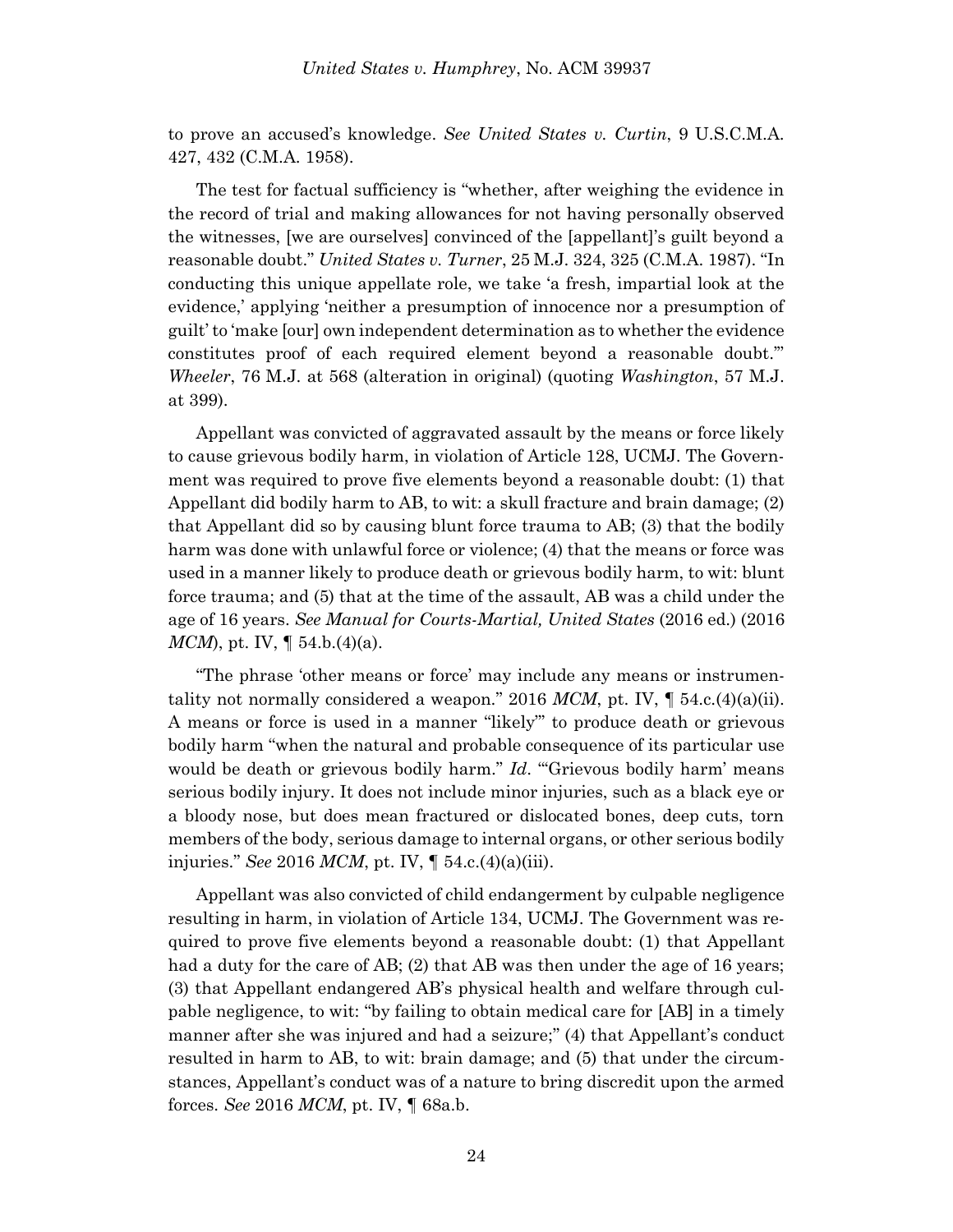"Culpable negligence is a degree of carelessness greater than simple negligence . . . . [and] may include acts that, when viewed in the light of human experience, might foreseeably result in harm to a child, even though such harm would not necessarily be the natural and probable consequences of such acts." 2016 *MCM*, pt. IV, ¶ 68a.c.(3). Further,

[T]he age and maturity of the child, the conditions surrounding the neglectful conduct, the proximity of assistance available, the nature of the environment in which the child may have been left, the provisions made for care of the child, and the location of the parent or adult responsible for the child relative to the location of the child, among others, may be considered in determining whether the conduct constituted culpable negligence.

Id. In determining whether the consequences of an act are foreseeable, we use an objective test. *United States v. Oxendine*, 55 M.J. 323, 325 (C.A.A.F. 2001). "The test for foreseeability is whether a reasonable person, in view of all the circumstances, would have realized the substantial and unjustifiable danger created by his acts." *Id.* (citation omitted).

With respect to "harm," "[a]ctual physical or mental harm to the child is not required. The offense requires that the accused's actions reasonably could have caused physical or mental harm or suffering. However, if the accused's conduct does cause actual physical or mental harm, the potential maximum punishment increases." 2016 *MCM*, pt. IV, ¶ 68a.c.(4).

"Duty of care is determined by the totality of the circumstances and may be established by statute, regulation, legal parent-child relationship, mutual agreement, or assumption of control or custody by affirmative act. When there is no duty of care of a child, there is no offense under this paragraph." 2016 *MCM*, pt. IV, ¶ 68a.c.(7).

Child endangerment by culpable negligence is a LIO of child endangerment by culpable negligence resulting in harm. "The Constitution requires that an accused be on notice as to the offense that must be defended against, and that only lesser included offenses that meet these notice requirements may be affirmed by an appellate court." *United States v. Jones*, 68 M.J. 465, 468 (C.A.A.F. 2010) (citations omitted). "The importance of defining LIOs in this context cannot be understated, as an accused may be convicted of uncharged LIOs precisely because they are deemed to have notice [citation omitted], and military judges must instruct the members on LIOs reasonably raised by the evidence." *Id*. (citation omitted).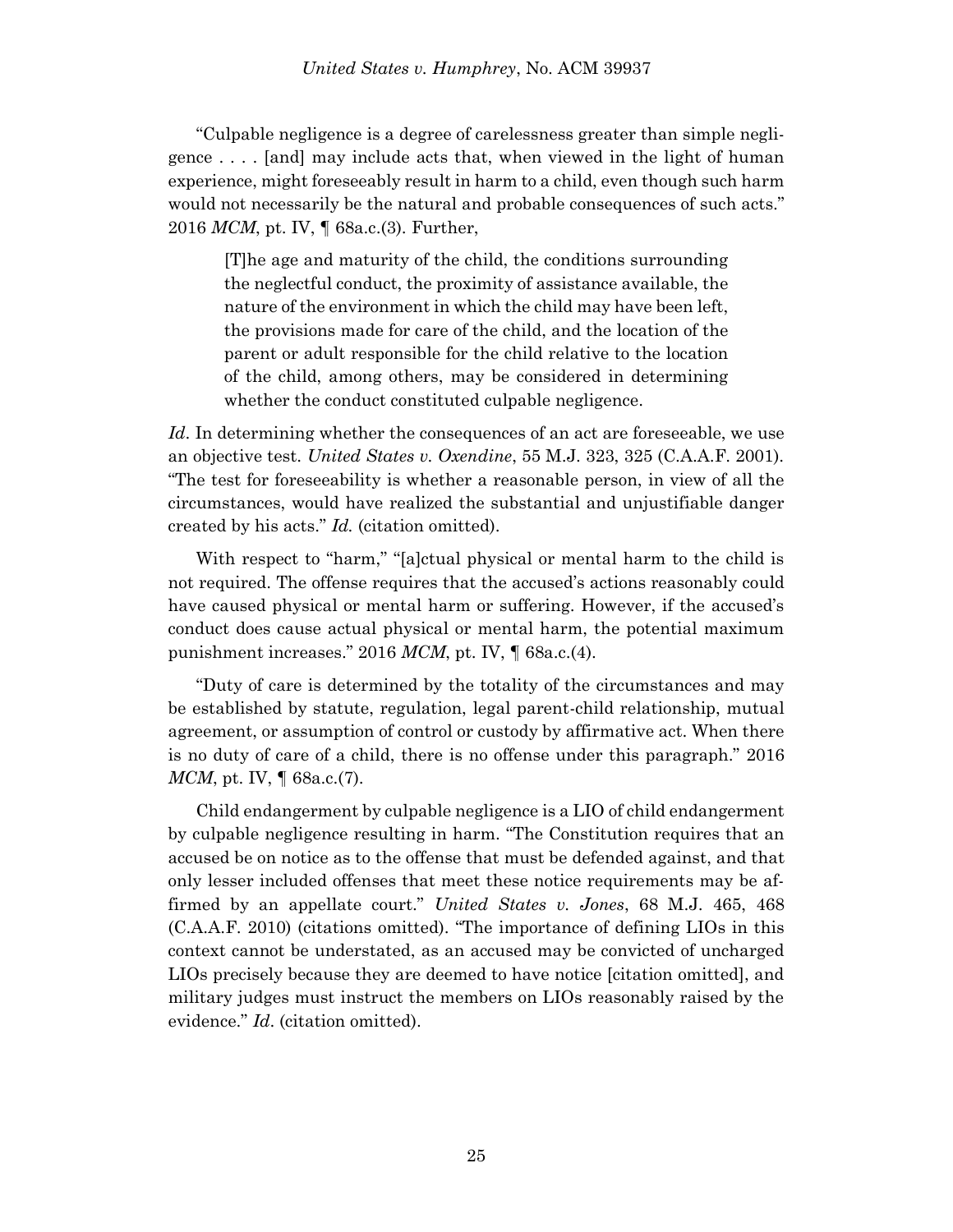# **3. Analysis**

### *a. Aggravated Assault*

In viewing the evidence in the light most favorable to the Government, we conclude the evidence supports Appellant's conviction for aggravated assault by the means or force likely to cause grievous bodily harm to AB, and that the specification of Charge II is legally and factually sufficient.

Despite Appellant's contention that the Government failed to prove that AB's brain damage was caused by blunt force trauma, collectively the evidence provided by all the medical professionals who testified overwhelmingly contradicts this assertion. Based on Lt Col SM's testimony, and the evidence that AB did have a skull fracture, we find that a panel could reasonably infer AB's skull fracture was the result of blunt force, which caused AB to suffer seizures even after she arrived at the hospital, as well as bleeding in her brain. AB was also suffering from edema or brain swelling. At one point, she stopped breathing. Lt Col MH opined that AB was at "imminent risk for death" and that AB's injuries were "most consistent with abusive trauma." Brain damage was obviously a concern, and in fact, did occur, according to Maj JW. While there was no direct evidence, there was plenty of circumstantial evidence from which the members could conclude how AB's injuries occurred, especially in light of the common human experience that nine-day-old babies typically do not have a variety of broken bones. We are satisfied the Government proved that AB's injuries were the result of non-accidental trauma, that Appellant assaulted AB in a manner likely to produce death or grievous bodily harm, and that AB's skull fracture and brain damage were caused by the use of blunt force.

As for the inculpatory nature of Appellant's statements, we highlight the following: (1) his claim that he "over-corrected" and slammed AB into his shoulder; (2) the deleted text conversation with his wife on 10 July 2017; (3) his statement to MM that he deleted their Facebook Messenger conversation, one day after the communication; (4) his statement to MM that he did not want medical providers "thinking [he] beat [his] child;" and (5) his statement to Capt DC that AB's injuries occurred after Appellant fell down the stairs holding AB. When looking at this case as a whole, the totality of the circumstances indicate that these statements were inculpatory and provided the panel information to conclude what happened between 8 July 2017 and 12 July 2017. From these statements, one could reasonably infer that Appellant sought to minimize his actions and the injuries he caused to AB, and when it became clear that the gravity of AB's injuries were worse than his explanation—that he merely slammed her into his shoulder—he tried to hide his explanation by deleting his messages.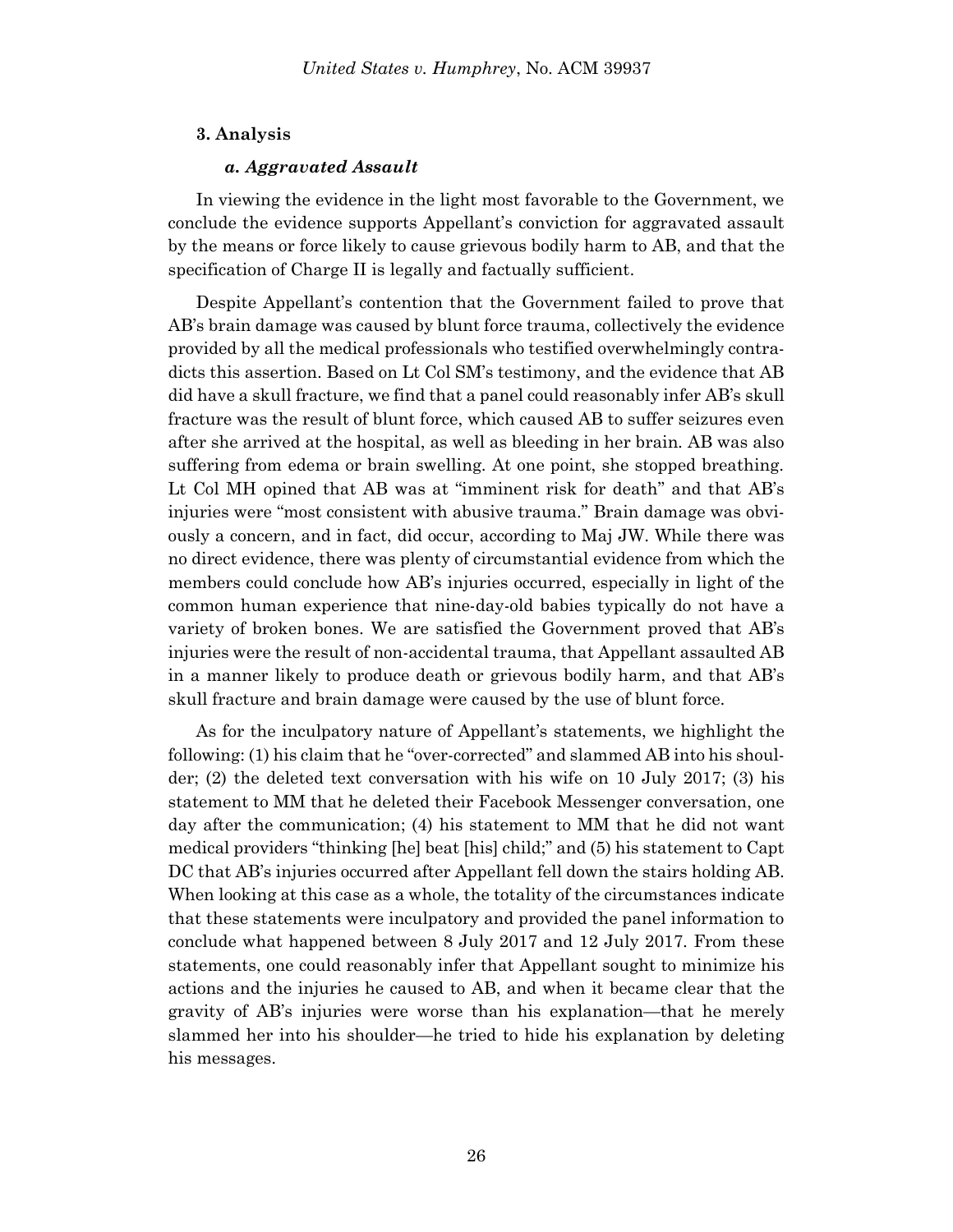Further, part of Appellant's argument is that no government witness was able to "conclusively identify when AB was hurt." That may be true if one is looking for a specific time or event. But, the evidence does show that prior to 8 July 2017, AB was a healthy, baby girl; on 9 July 2017, she appeared to have no injuries on her face; and on 11 July 2017, her face was injured and she was having issues eating. While we do not know specifically when AB was harmed, a reasonable factfinder could conclude, from the evidence, it was during this fairly narrow window.

Finally, we find that Appellant's argument SrA NB harmed AB is not persuasive and that a reasonable factfinder could dismiss it as such. Appellant points us back to 10 July 2017 after SrA NB returned home, where she agreed to watch AB so Appellant could rake the lawn and "[s]et up the grill." Appellant argues that SrA NB had access and *could have abused* AB. Appellant also notes that it was Appellant who recorded AB, sent the video to a nurse (MM) for advice, and set up the appointment for AB; whereas, SrA NB did nothing—"the sort of conduct one might engage in if trying to avoid detection." While the evidence is silent on what SrA NB was doing the morning of 12 July 2017, we need not speculate on SrA NB's role, as the evidence shows a reasonable factfinder could conclude Appellant harmed AB.

We conclude that a rational factfinder could have found beyond a reasonable doubt all the essential elements of aggravated assault by a means or force likely to cause grievous bodily harm. Furthermore, in assessing factual sufficiency, after weighing all the evidence in the record of trial and having made allowances for not having personally observed the witnesses, we are convinced of Appellant's guilt beyond a reasonable doubt. Therefore, we find Appellant's conviction for aggravated assault by a means or force likely to cause grievous bodily harm to AB both legally and factually sufficient.

# *b. Child Endangerment*

For the following reasons, although we find Appellant's conviction of child endangerment by culpable negligence resulting in harm to AB to be legally sufficient, we are not personally convinced that Appellant's culpable negligence resulted in harm to AB and find the specification factually insufficient. However, we find the evidence is legally and factually sufficient to support a conviction of the LIO of child endangerment by culpable negligence.

As we evaluate the Specification of Charge I, child endangerment, the key words in the allegation are that Appellant failed to obtain medical care for AB in a timely manner "*after she was injured and had a seizure*" and "that such conduct was by design and *resulted in grievous bodily harm*, to wit: brain damage." (Emphasis added). We first will focus on the latter, that is, the timing of when AB suffered brain damage.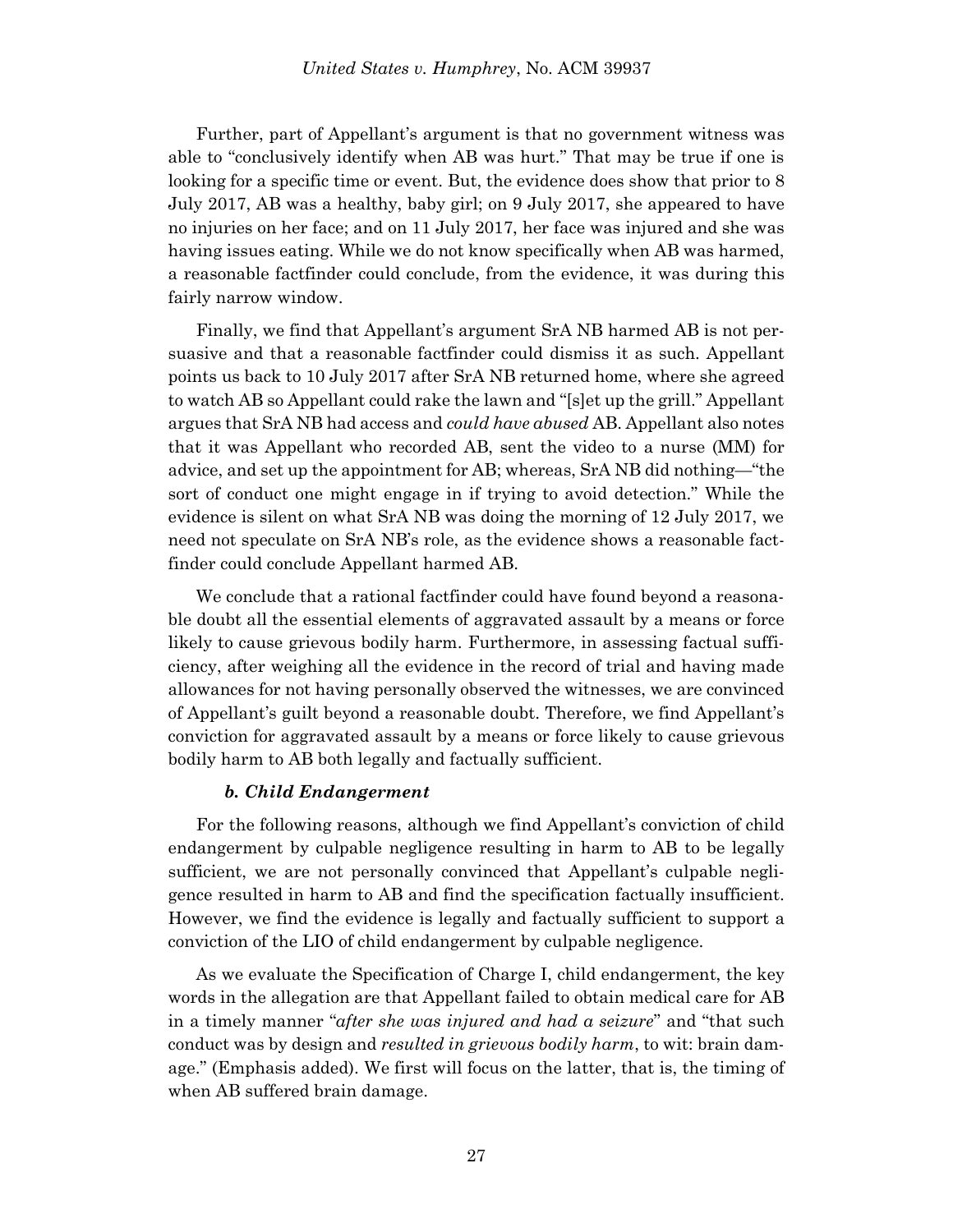We begin by considering the ramifications of the panel's findings to the aggravated assault specification. As a result of their exceptions and substitutions, the panel found Appellant guilty of the following allegation:

In that [Appellant], . . . did, at or near the island of Oahu, Hawaii, between on or about 5 July 2017 and on or about 12 July 2017, commit an assault upon [AB] a child under the age of 16 years, by causing blunt force trauma to [AB], and did [by a means or force likely to] cause grievous bodily harm upon her, to wit: a skull fracture and brain damage.

The panel found that after Appellant assaulted AB, he caused grievous bodily harm upon AB, in part, brain damage. This was a significant substitution as it relates to the child endangerment specification. When the panel specifically found that AB was already suffering brain damage when she was seizing on the morning of 12 July 2017, it created an issue as to whether the Government provided evidence that AB suffered *additional* brain damage during Appellant's four-hour delay in obtaining medical care relating to the child endangerment conviction. In other words, distinct from the aggravated assault harm, the Government was required to prove Appellant's delay in obtaining medical attention for AB resulted in actual harm as the panel found.

Appellant was charged with the gravamen offense of child endangerment by design, resulting in grievous bodily harm to AB, but the panel found Appellant guilty of the LIO of child endangerment by culpable negligence *resulting in harm*. We find that the evidence does not support this finding, but instead find that Appellant is guilty of another LIO of child endangerment, that being, child endangerment by culpable negligence.

Lt Col SM testified, "[AB] was not normal after this head injury. She was not behaving normal. She was not eating normal. So you could look at symptoms that are consistent with head injury to possibly suggest that the injury occurred in proximity to the onset of symptoms." Lt Col SM was asked, "Is it fair to say you are not really able to provide anything more than a fairly wide range as to when these injuries could have occurred?" Lt Col SM responded that AB's head injury "occurred before she became symptomatic in close proximity to her symptoms given the degree  $-$  this was a significant head trauma. This wasn't a mild head injury. She was not normal after her head injury. So you can time her head injury . . . ."

Lt Col SM's testimony suggested that AB's brain injury occurred before her seizures on 12 July 2017. Granted, we know that after Appellant went to the hospital, AB continued to have seizures, at one point stopped breathing, had a breathing tube inserted into her body to provide more oxygen to the brain to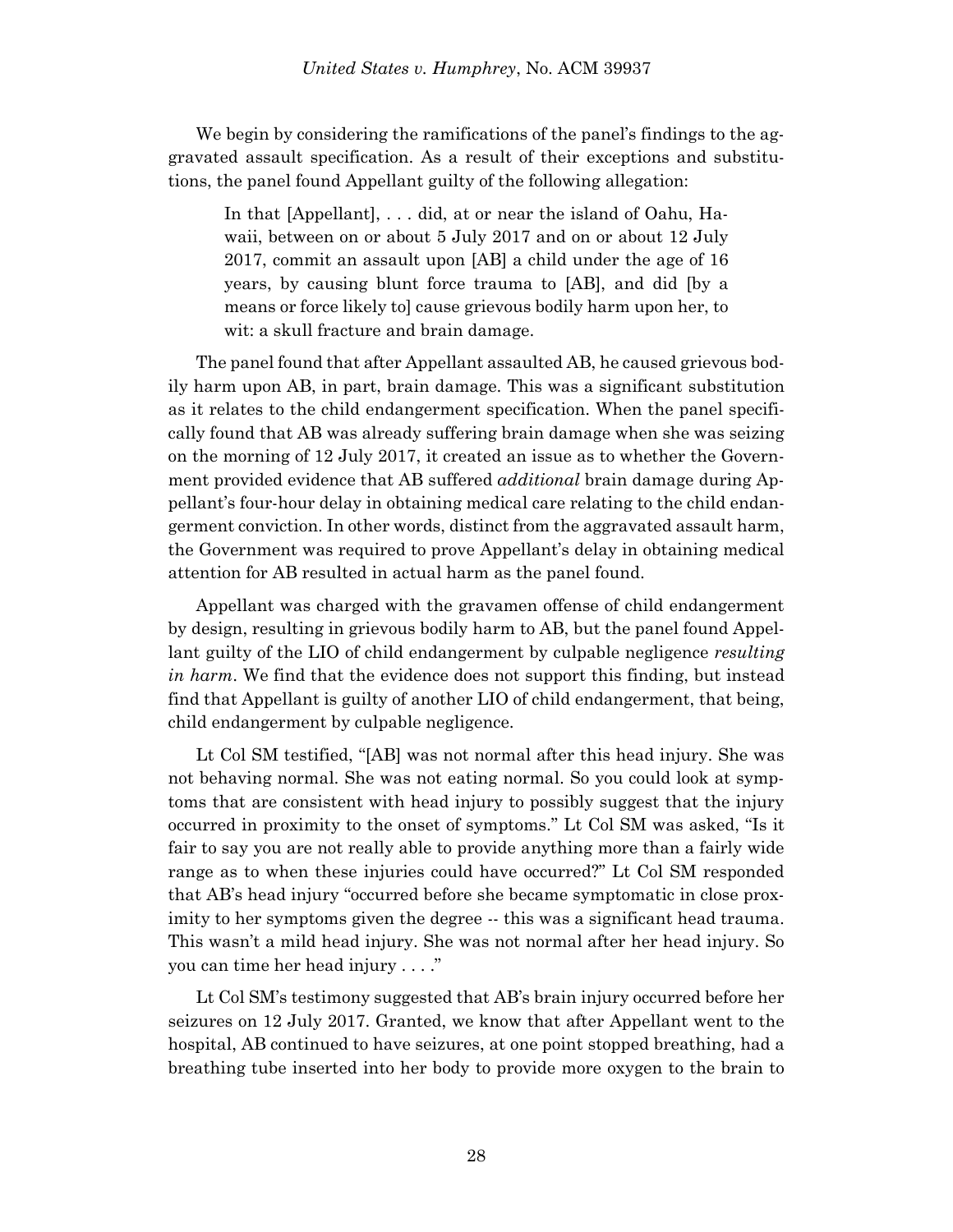hopefully mitigate additional brain damage, and was given medications to reduce the swelling in her brain. It would seem that AB's condition substantially worsened after she arrived at the hospital and it is reasonable to assume that had treatment been administered more quickly, some of these events may not have occurred. Viewing the evidence in the light most favorable to the Prosecution, a rational trier of fact could have found the essential elements of the crime beyond a reasonable doubt, as the members did have evidence that swelling can continue up to 72 hours after trauma. If the members believed AB's brain was still swelling during the morning of the trip to the hospital, then the members could find guilt beyond a reasonable doubt.

However, after weighing the evidence in the record of trial and making allowances for not having personally observed the witnesses, we ourselves are not convinced of Appellant's guilt as to actual harm beyond a reasonable doubt. The court acknowledges there was no sense of urgency, nor was there a sense of urgency when AB first arrived at the clinic. While Lt Col KD and Capt JJ wanted to conduct more analyses, neither seemed to perceive a crisis, which is pertinent to Appellant's argument that if medical providers did not perceive a crisis, it was reasonable for him not to perceive a crisis. It was only after Lt Col MH saw the results of AB's tests did a sense of urgency come over the staff and they began to fear that AB might die from her injuries. We are not convinced the Government proved additional damage actually (or even likely) occurred during the four-hour window in which Appellant failed to obtain medical care, and therefore, we find the specification as it relates to "resulting in harm" factually insufficient.<sup>23</sup>

Nonetheless, the question is whether the evidence supports the LIO of child endangerment by culpable negligence, a LIO which was available to the panel and to which they were advised. The elements of this offense are: (1) that Appellant was responsible for the care of AB; (2) that AB was under the age of 16 years; (3) that Appellant did endanger the physical health and welfare of AB

<sup>23</sup> We also note that in pretrial motions, after arraignment, the Government sought to amend the charge sheet to have the words "*after she was injured and had a seizure*" deleted, arguing that these words were "unnecessary surplusage" and that the deletion was "intended to simply bring the specification in line with the charged timeframe." The Defense disagreed, arguing the deletion was a major change and the "Prosecution [was seeking] to change the crux of the crime." The military judge denied the Government's request. In making this motion, it is apparent that the Government was trying to shift Appellant's culpability from 12 July 2017 (after the seizure was reported) to 10 July 2017, when the Government believed Appellant injured AB. Arguably, the Government recognized that by charging "after she was injured and had a seizure," the window for finding Appellant guilty of the child endangerment offense was significantly reduced. In other words, instead of having a two-day charging window, they had approximately a four-hour window.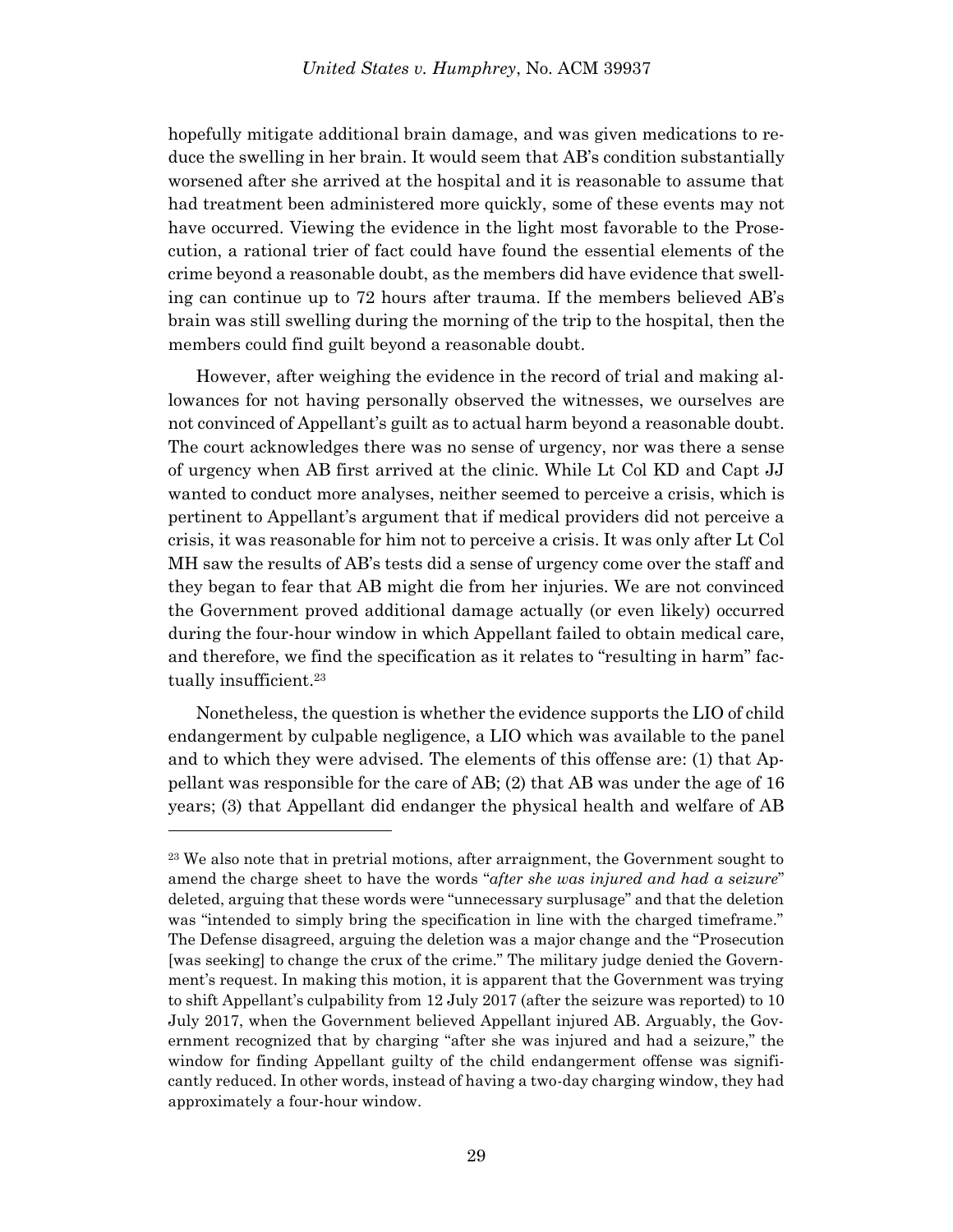by failing to obtain medical care for AB in a timely manner; (4) that such conduct constituted culpable negligence; and (5) that, under the circumstances, the conduct of the accused was of a nature to bring discredit upon the armed forces. *See* 2016 *MCM*, pt. IV, ¶ 68a.f.(3). The only difference between this LIO and the one of which Appellant was convicted is that this LIO does not require actual physical or mental harm to AB. It only requires that Appellant's conduct reasonably could have caused physical harm, mental harm, or suffering. To this LIO, we find the evidence supports a finding of guilty.

The Government's window to prove culpable negligence was only about four hours, from 0848 when Appellant took the video of AB seizing until approximately 1300, when the appointment was scheduled. Thus, the question for the members was whether taking nearly four hours to go to the hospital for a scheduled appointment (or taking any appropriate action for that matter, such as calling for an ambulance), and not immediately taking AB to an emergency room (or such) when AB was seizing at 0848, was a failure to obtain medical care in a *timely manner*. We believe it was a failure on the part of Appellant. First, Appellant argues that he could not have known AB was experiencing a seizure when MM (and her nurse friend) were unable to "definitely diagnose" AB and that this establishes that he "had no reason to believe he might foreseeably harm AB by failing to rush her to hospital." This is not a credible argument. A nine-day-old baby having seizures would have caused any reasonable parent to be concerned about their child's welfare, and Appellant was clearly concerned enough about AB's seizure to send a video to MM, a registered nurse; he also had another child who experienced seizures and died soon thereafter. In the alternative, in what could be construed as a casual back-andforth conversation over a social media platform in some sort of attempt at selfdiagnosis, Appellant may have been attempting to buy time in hopes that AB would recover from her injuries, or Appellant was hoping MM would say something along the lines of, "it's not a big deal." Regardless, we are convinced Appellant's waiting for close to 40 minutes for MM to respond, along with the timeframe of their conversation, is evidence of culpable negligence itself.

Appellant hones in on the facts that MM did not instruct him to immediately take AB to an emergency room or call 9-1-1, that she recommended he talk to a doctor, and that she said AB's seizure "might have even been a muscle spasm." Yet, reading MM's comments indicate she *was* concerned for AB, going so far as to reach out to another medical provider for an assessment and telling Appellant, "*I don't want to scare you or anything, I've never seen a newborn move like that*." (Emphasis added). Also, MM's nurse friend thought AB was having a focal seizure; MM then advised Appellant again, "I don't want you to be scared. But focal seizures meant that only part of *the brain is affected*, so the baby usually stays alert . . . ." (Emphasis added). It is not unreasonable to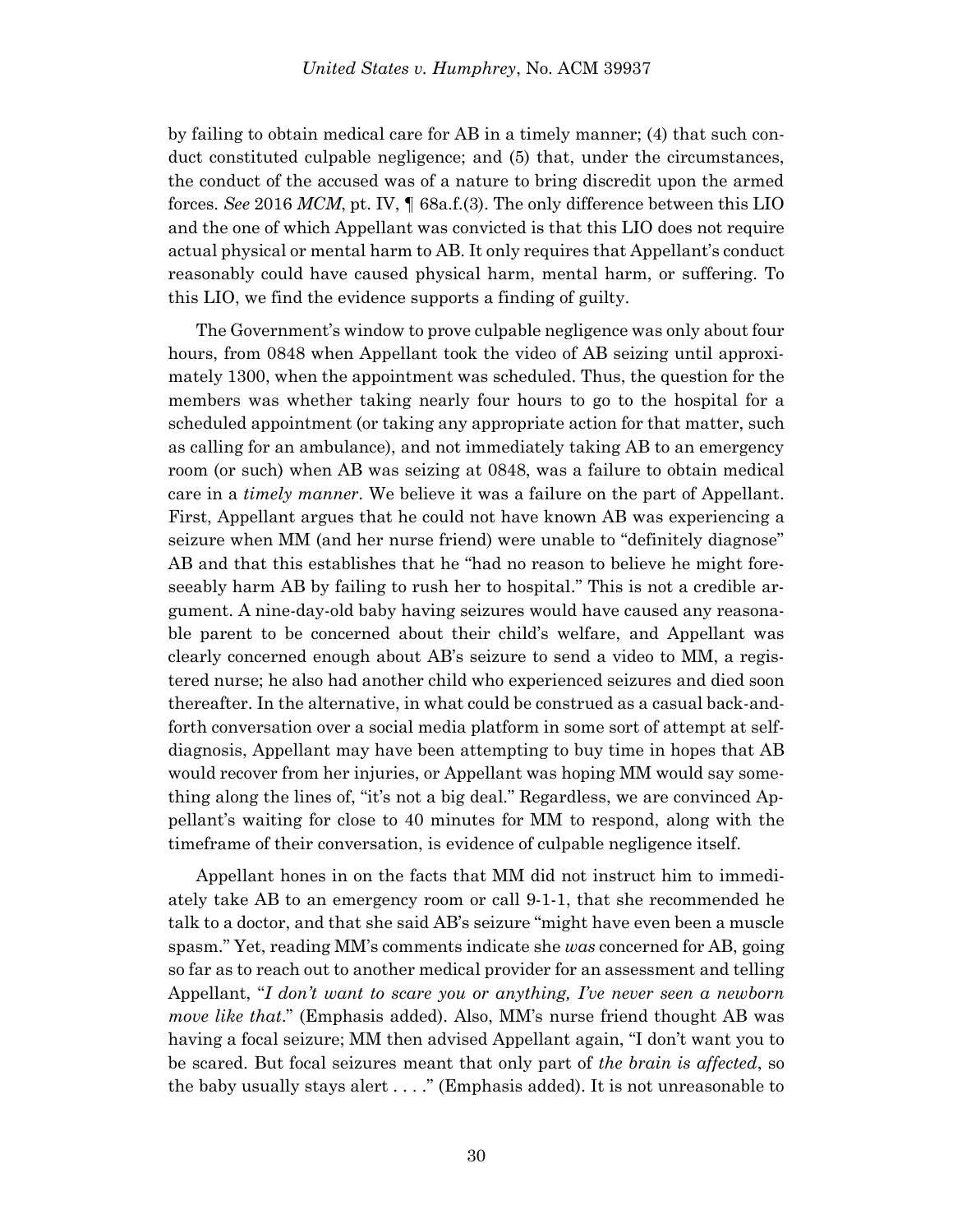believe telling someone that "the brain is affected" would be enough justification for most people to take immediate action.

Additionally, and perhaps most importantly, Appellant fails to acknowledge that *MM was making her assessment based solely on the video*, and not the totality of the actual situation. MM's medical advice may have been, and probably would have been, significantly different if Appellant had provided a more truthful account of AB's injuries. Instead, Appellant downplayed AB's injuries, focusing on reflux and loss of appetite. Appellant's explanation that "[AB] swung her head back…and when [he] caught it, [he] overcorrected and bruised her face," may have been true in some sense, but the evidence was conclusive that this action would not have caused AB's significant injuries. Also, the fact that he waited for nearly 40 minutes to get a response from MM, on Facebook Messenger, and apparently took no other recourse or action to get help (other than schedule an appointment well after the seizing), along with his own words that he "d[i]dn't want them thinking [he] beat [his] child," is quite telling of Appellant's consciousness of guilt while this tragedy was unfolding.

Second, Appellant attacks the evidence related to his first child GB, claiming it does not necessarily mean Appellant understood the severity or seriousness of AB's condition just because GB experienced seizures. We disagree. Recognizing the Government did not provide more details about the type, number, "physical manifestations," length, et cetera, of the seizures GB experienced, the fact that Appellant and SrA NB previously had a child who experienced seizures and passed away, is not something that can be ignored. When SrA NB told Capt JJ (with Appellant present), "that [their] first child passed away due to seizures as well," Appellant never contradicted or corrected this statement. While it is certainly tragic that Appellant had to live through the death of one child who had seizures, we conclude that a reasonable person in Appellant's position would have been more cognizant of something being seriously wrong when his newborn baby was also experiencing seizures only a year later.

Third, while we agree with Appellant that the Government failed to show AB's brain was actually damaged or harmed during the four-hour window, the record shows that Appellant's delay in seeking medical care for AB reasonably *could* have exacerbated AB's brain damage. Once AB's doctors fully understood her test results, the record shows that time was of the essence in trying to prevent AB's brain damage from worsening, and her possible death. AB continued to have seizures even after arriving at the hospital. Her brain was bleeding and her injuries led to an edema or brain swelling. At one point, she stopped breathing. Lt Col MH opined that AB was at "imminent risk for death." Brain damage was obviously a concern, and in fact, had occurred, according to Maj JW.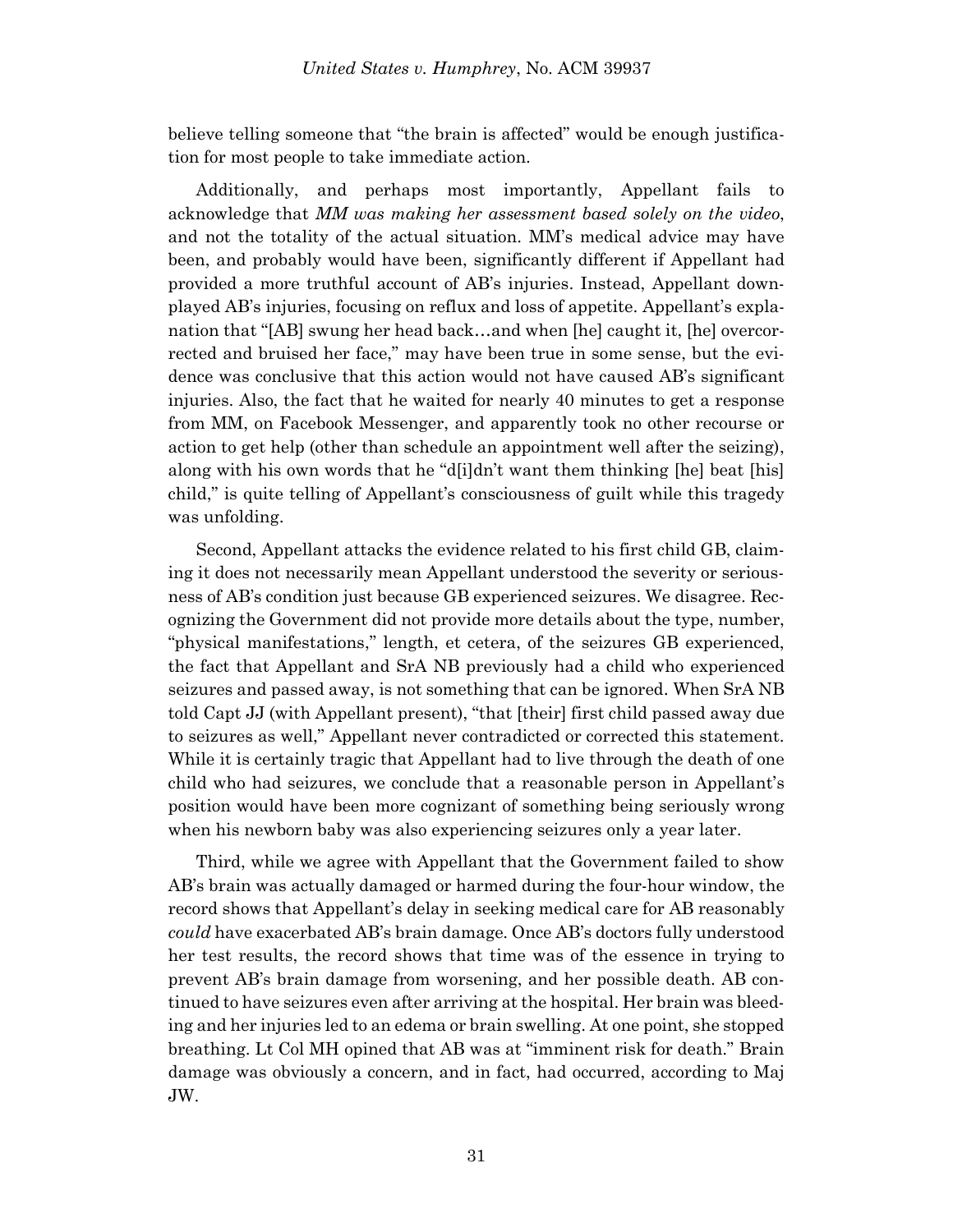When viewed in the light of human experience, it was foreseeable that by waiting over three hours to go to the hospital constituted child endangerment by culpable negligence. However, it was even more foreseeable given Appellant's history with seizures and infants. The totality of the circumstances show that Appellant was responsible for the care of AB in ensuring AB received medical treatment once she began seizing at 0849 on 12 July 2017. We conclude that a rational factfinder could have found beyond a reasonable doubt all the essential elements of the LIO of child endangerment by culpable negligence. In assessing factual sufficiency, after weighing all the evidence in the record of trial and having made allowances for not having personally observed the witnesses, we are convinced of Appellant's guilt beyond a reasonable doubt of the LIO of child endangerment by culpable negligence. We find a conviction for the LIO of child endangerment by culpable negligence to be legally and factually sufficient.

# **D. Convening Authority Decision on Action**

# **1. Additional Background**

Appellant's court-martial adjourned on 19 February 2020, when the sentence hearing concluded. On 28 February 2020, Appellant's trial defense counsel submitted Appellant's clemency request, wherein Appellant asked the convening authority "for relief regarding [his] reduction in rank;" <sup>24</sup> Appellant also submitted a request for deferment of reduction in grade until action and a request to waive automatic forfeitures for the benefit of AB.

On 6 March 2020, the convening authority signed a Decision on Action memorandum. In that memorandum, the convening authority took no action on the findings in this case. The convening authority suspended the adjudged forfeitures<sup>25</sup> and waived automatic forfeitures for the benefit of AB, both for a period of six months. The convening authority did not approve or disapprove the remainder of Appellant's adjudged sentence, including Appellant's re-

<sup>24</sup> In his clemency matters, Appellant did not specifically state what relief he was requesting regarding his reduction in rank.

<sup>25</sup> With respect to the suspension of the adjudged forfeitures, the decision on action memorandum and the entry of judgment (EoJ) state,

The first six months of the adjudged forfeitures of total pay and allowances is suspended for six months from the [EoJ], at which time, unless the suspension is sooner vacated, the suspended forfeitures will be remitted without further action. The collection of the remaining forfeiture of total pay and allowances will begin at the end of the period of suspension, or sooner if the suspension is vacated.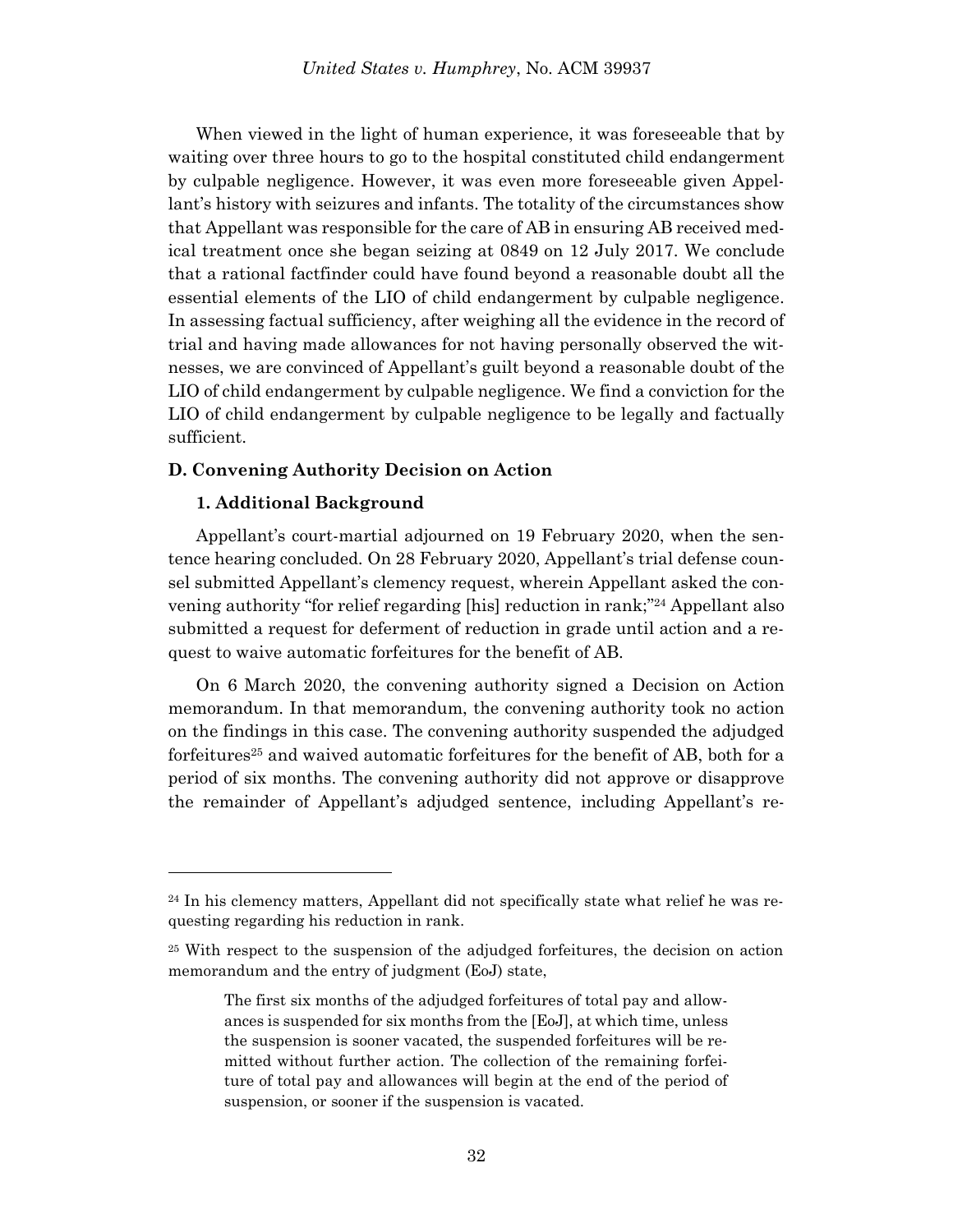quested deferment of the adjudged reduction in rank and the dishonorable discharge. He also stated, "Before taking action in this case, I considered matters timely submitted by the accused under Rule[ ] for Courts-Martial [ ] 1106."

On 10 March 2020, in a separate document, the convening authority formally denied Appellant's requested deferment of the adjudged reduction in rank. The entry of judgment noted Appellant requested deferment of the adjudged reduction in grade and the convening authority's denial of Appellant's request.

### **2. Law and Analysis**

At the time the convening authority signed the Decision on Action memorandum in this case, Air Force Instruction (AFI) 51-201, *Administration of Military Justice*, Section 13D (18 Jan. 2019), advised convening authorities to apply the version of Article 60, UCMJ, 10 U.S.C. § 860, in effect at the time of the earliest offense.<sup>26</sup> At the same time, the instruction equated a convening authority's decision to take "no action" with granting no clemency relief, explaining:

A decision to take action is tantamount to granting relief, whereas a decision to take no action is tantamount to granting no relief. Granting post-sentencing relief (i.e. "taking action") is a matter of command prerogative entirely within the discretion of the convening authority, as limited by the applicable version of Article 60, UCMJ.

### AFI 51-201, ¶ 13.17.1.

l

During the pendency of this appeal, the United States Court of Appeals for the Armed Forces (CAAF) decided *United States v. Brubaker-Escobar*, 81 M.J. 471, 472 (C.A.A.F. 2021) (per curiam), holding:

[I]n any court-martial where an accused is found guilty of at least one specification involving an offense that was committed before January 1, 2019, a convening authority errs if he fails to take one of the following post-trial actions: approve, disapprove, commute, or suspend the sentence of the court-martial in whole or in part.

In *Brubaker-Escobar*, the CAAF found the convening authority's failure to explicitly take one of those actions was a "procedural error." *Id*. at 475. The

 $^{26}$  Specifically, AFI 51-201,  $\P$  13.16 stated: "To determine the applicable version of Article 60, look at the date of the earliest offense resulting in a conviction. The version of Article 60 in effect on that date applies to the entire case."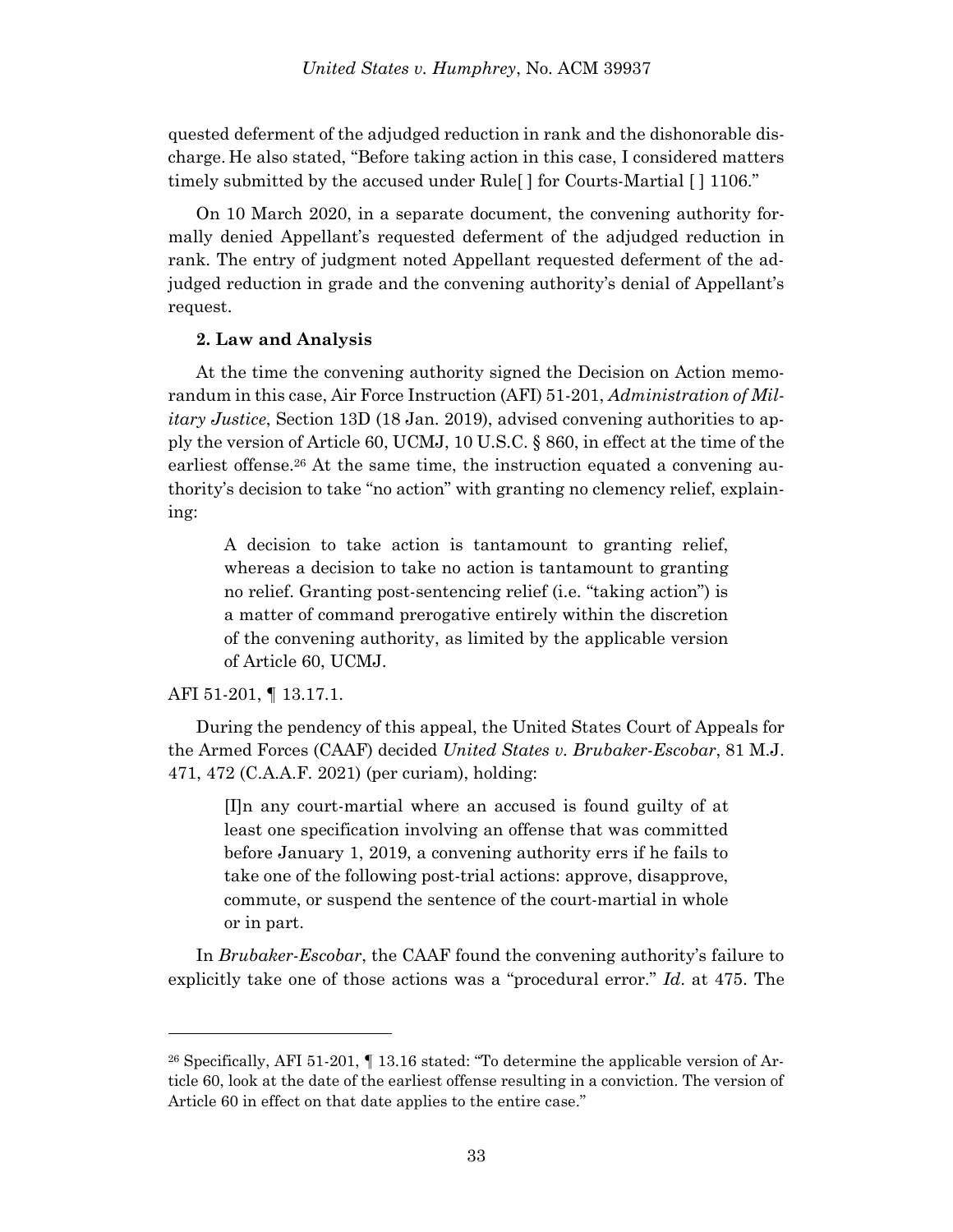court noted: "Pursuant to Article 59(a), UCMJ, 10 U.S.C. § 859(a) (2018), procedural errors are 'test[ed] for material prejudice to a substantial right to determine whether relief is warranted.'" *Id*. (alteration in original) (quoting *United States v. Alexander,* 61 M.J. 266, 269 (C.A.A.F. 2005)). The court held the convening authority's error in taking "no action" was harmless because the appellant did not request clemency and the convening authority could not have granted meaningful clemency regarding any portion of the adjudged sentence. *Id*.

In this case, the convening authority made a procedural error when he did not take action on all portions of the sentence. In testing for prejudice, we have examined the convening authority's Decision on Action memorandum and the convening authority's subsequent 10 March 2020 memorandum denying Appellant's deferment of reduction in rank. Although the convening authority was powerless to grant clemency on the findings and the confinement and discharge portions of the adjudged sentence, he was empowered to grant clemency on Appellant's forfeitures and reduction in rank. *See* Articles 60(c)(3)(A)–(4)(A), UCMJ, 10 U.S.C. §§ 860(c)(3)(A)–(4)(A) (2016 *MCM*). Appellant submitted a thorough clemency request outlining the reasons for his request—matters the convening authority stated he considered, and with respect to the forfeitures, did grant relief. Further, the convening authority did formally deny Appellant's request for the deferment in the reduction of rank. While this action should have occurred in the convening authority's Decision on Action memorandum, we can obviously glean the convening authority's intent was not to grant Appellant relief with respect to the adjudged reduction in rank. Finally, Appellant makes no argument on appeal that he was prejudiced by the convening authority's failure to either approve, disapprove, commute, defer, or suspend the reduction in rank in whole or in part. We conclude Appellant did not suffer material prejudice to a substantial right.

# **E. Timeliness of Appellate Review**

### **1. Law**

Whether an appellant has been deprived of his due process right to speedy post-trial and appellate review, and whether constitutional error is harmless beyond a reasonable doubt, are questions of law we review de novo. *United States v. Arriaga*, 70 M.J. 51, 56 (C.A.A.F. 2011) (citing *United States v. Moreno*, 63 M.J. 129, 135 (C.A.A.F. 2006)).

A presumption of unreasonable delay arises when appellate review is not completed and a decision is not rendered within 18 months of the case being docketed. *Moreno*, 63 M.J. at 142. If there is a *Moreno*-based presumption of unreasonable delay or an otherwise facially unreasonable delay, we examine the matter under the four factors set forth in *Barker v. Wingo*, 407 U.S. 514,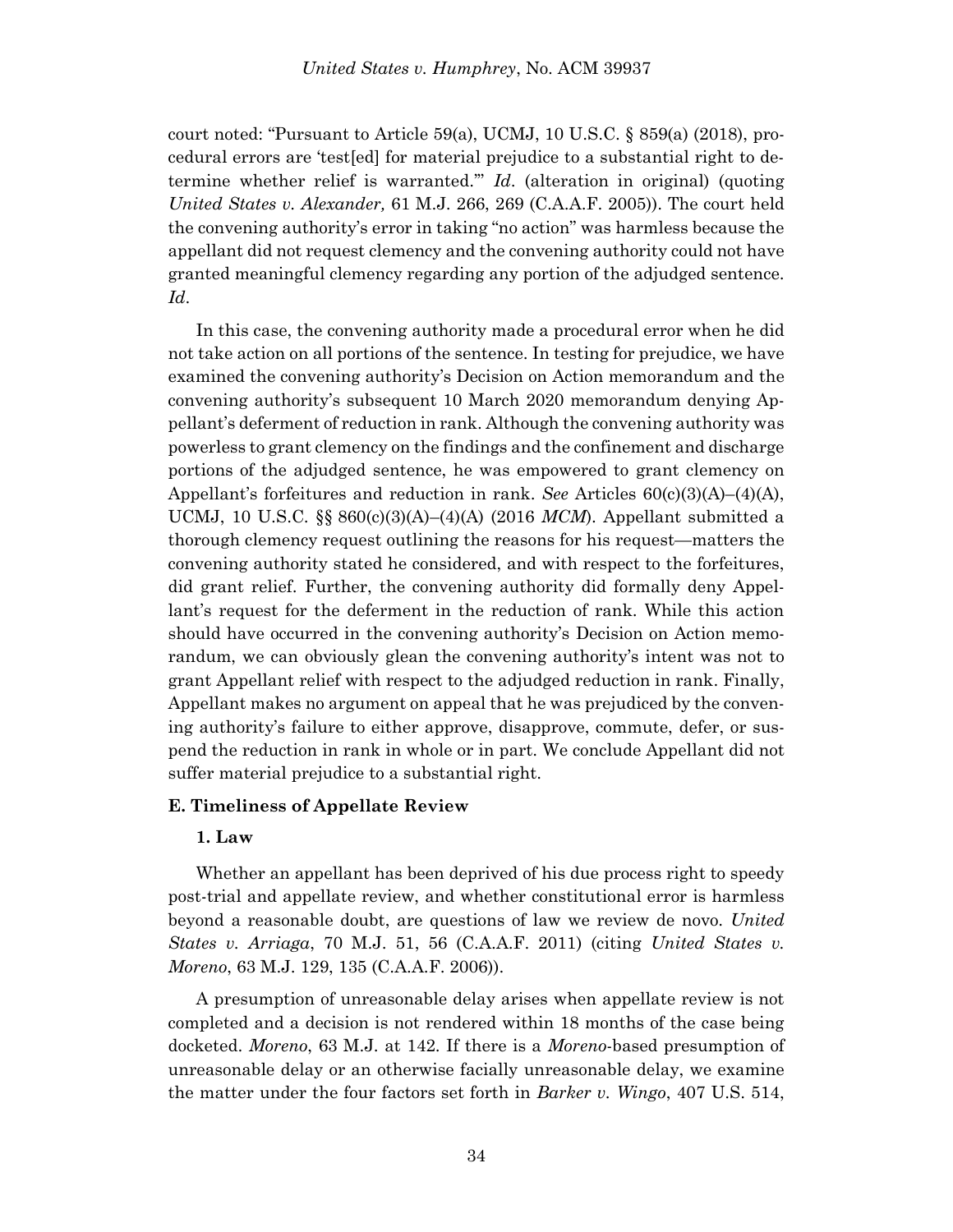530 (1972): "(1) the length of the delay; (2) the reasons for the delay; (3) the appellant's assertion of the right to timely review and appeal; and (4) prejudice." *Moreno*, 63 M.J. at 135 (citations omitted). *Moreno* identified three types of prejudice arising from post-trial processing delay: (1) oppressive incarceration; (2) anxiety and concern; and (3) impairment of a convicted person's grounds for appeal and ability to present a defense at a rehearing. *Id*. at 138– 39 (citations omitted).

"We analyze each factor and make a determination as to whether that factor favors the Government or [Appellant]." *Id*. at 136 (citation omitted). Then, we balance our analysis of the factors to determine whether a due process violation occurred. *Id*. (citing *Barker*, 407 U.S. at 533 ("Courts must still engage in a difficult and sensitive balancing process.")). "No single factor is required for finding a due process violation and the absence of a given factor will not prevent such a finding." *Id*. (citation omitted). However, where an appellant has not shown prejudice from the delay, there is no due process violation unless the delay is so egregious as to "adversely affect the public's perception of the fairness and integrity of the military justice system." *United States v. Toohey*, 63 M.J. 353, 362 (C.A.A.F. 2006).

Recognizing our authority under Article 66(d), UCMJ, we also consider if relief for excessive post-trial delay is appropriate even in the absence of a due process violation. *See United States v. Tardif*, 57 M.J. 219, 221, 225 (C.A.A.F. 2002).

# **2. Analysis**

Appellant's case was docketed with the court on 10 July 2020. The overall delay in failing to render this decision within 18 months is facially unreasonable. *See Moreno*, 63 M.J. at 142. However, we determine no violation of Appellant's right to due process and a speedy appellate review. The reasons for the delay include time required for Appellant to file his brief on 13 October 2021, and the Government to file its answer on 17 November 2021.

Analyzing the *Barker* factors, we find the delay is not excessively long under the circumstances. This court granted 13 enlargements of time for Appellant to prepare his brief in support of the assignments of error and issues he raised. Appellant's 13 enlargement requests apprised the court of the length and complexity of the case, not least of which were Appellant's numerous motions. Some of the delay is attributed to a change in Appellant's detailed appellate defense counsel 11 months after the case was docketed, and other obligations articulated by counsel. Appellant's case required counsel for both parties, and this court, to review a 17-volume record with 1,436 pages of transcript.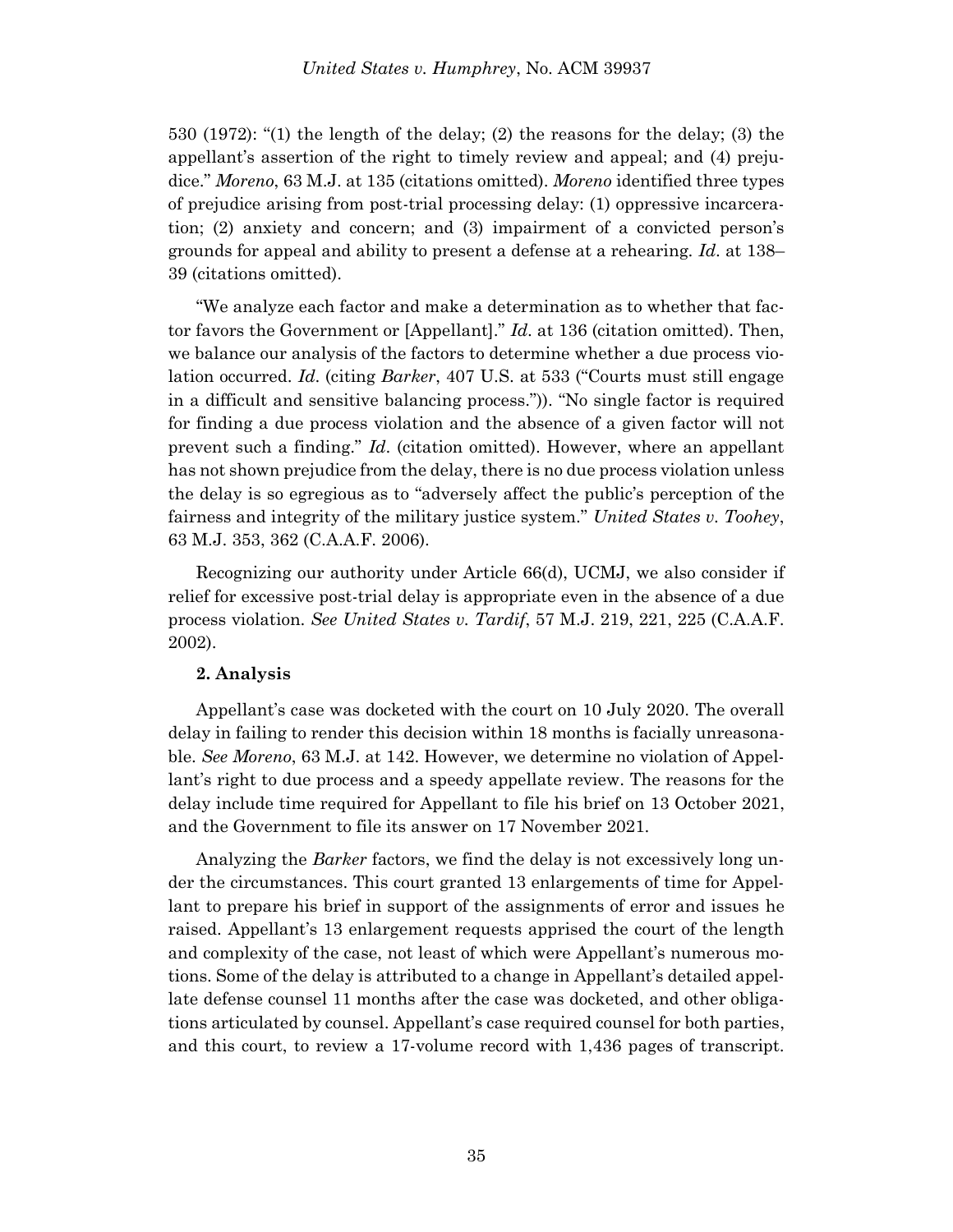There are 56 prosecution exhibits, 2 defense exhibits, and 85 appellate exhibits. We also note there were sealed materials in this case and Appellant's counsel did not request to view these materials until 21 September 2021.

The court substantially affirms the findings and sentence as reassessed in this case after examining assertions of error that occurred at trial and sentencing. Moreover, Appellant has not asserted his right to speedy appellate review or pointed to any particular prejudice resulting from the presumptively unreasonable delay, and we find none. Finding no *Barker* prejudice, we also find the delay is not so egregious that it "adversely affects the public's perception of the fairness and integrity of the military justice system." *See Toohey*, 63 M.J. at 362. As a result, there is no due process violation.

In addition, we determine that Appellant is not due relief even in the absence of a due process violation. *See Tardif*, 57 M.J. at 223–24. Applying the factors articulated in *United States v. Gay*, 74 M.J. 736, 744 (A.F. Ct. Crim. App. 2015), *aff'd*, 75 M.J. 264 (C.A.A.F. 2016), we find the delay in appellate review justified and relief unwarranted.

#### **F. Sentence Reassessment**

Because we are setting aside the specification of child endangerment by culpable negligence *resulting in harm*, and instead affirming a finding of guilty as to the LIO of child endangerment by culpable negligence, we reassess Appellant's sentence. This court has "broad discretion" when reassessing sentences. *United States v. Winckelmann*[, 73 M.J. 11, 12 \(C.A.A.F. 2013\).](https://advance.lexis.com/document/?pdmfid=1000516&crid=fb62d579-324c-47b9-b741-5d3d81b69948&pddocfullpath=%2Fshared%2Fdocument%2Fcases%2Furn%3AcontentItem%3A5J0M-GR31-F04C-B07X-00000-00&pdcontentcomponentid=7814&pdshepid=urn%3AcontentItem%3A5J10-NKY1-DXC7-M2H5-00000-00&pdteaserkey=sr16&pditab=allpods&ecomp=_xg4k&earg=sr16&prid=2b557a51-0f6c-4a96-848a-0e6d4ebb8fa7) Our superior court has repeatedly held that if we "can determine to [our] satisfaction that, absent any error, the sentence adjudged would have been of at least a certain severity, then a sentence of that severity or less will be free of the prejudicial effects of error." *United States v. Sales*[, 22 M.J. 305, 308 \(C.A.A.F.](https://advance.lexis.com/document/?pdmfid=1000516&crid=fb62d579-324c-47b9-b741-5d3d81b69948&pddocfullpath=%2Fshared%2Fdocument%2Fcases%2Furn%3AcontentItem%3A5J0M-GR31-F04C-B07X-00000-00&pdcontentcomponentid=7814&pdshepid=urn%3AcontentItem%3A5J10-NKY1-DXC7-M2H5-00000-00&pdteaserkey=sr16&pditab=allpods&ecomp=_xg4k&earg=sr16&prid=2b557a51-0f6c-4a96-848a-0e6d4ebb8fa7)  [1986\).](https://advance.lexis.com/document/?pdmfid=1000516&crid=fb62d579-324c-47b9-b741-5d3d81b69948&pddocfullpath=%2Fshared%2Fdocument%2Fcases%2Furn%3AcontentItem%3A5J0M-GR31-F04C-B07X-00000-00&pdcontentcomponentid=7814&pdshepid=urn%3AcontentItem%3A5J10-NKY1-DXC7-M2H5-00000-00&pdteaserkey=sr16&pditab=allpods&ecomp=_xg4k&earg=sr16&prid=2b557a51-0f6c-4a96-848a-0e6d4ebb8fa7) This analysis is based on a totality of the circumstances with the following as illustrative factors: dramatic changes in the penalty landscape and exposure, the forum, whether the remaining offenses capture the gravamen of the criminal conduct, whether significant or aggravating circumstances remain admissible and relevant, and whether the remaining offenses are the type that we as appellate judges have experience and familiarity with to reliably determine what sentence would have been imposed at trial. *[Winckelmann](https://advance.lexis.com/document/?pdmfid=1000516&crid=fb62d579-324c-47b9-b741-5d3d81b69948&pddocfullpath=%2Fshared%2Fdocument%2Fcases%2Furn%3AcontentItem%3A5J0M-GR31-F04C-B07X-00000-00&pdcontentcomponentid=7814&pdshepid=urn%3AcontentItem%3A5J10-NKY1-DXC7-M2H5-00000-00&pdteaserkey=sr16&pditab=allpods&ecomp=_xg4k&earg=sr16&prid=2b557a51-0f6c-4a96-848a-0e6d4ebb8fa7)*, [73 M.J. at 15](https://advance.lexis.com/document/?pdmfid=1000516&crid=fb62d579-324c-47b9-b741-5d3d81b69948&pddocfullpath=%2Fshared%2Fdocument%2Fcases%2Furn%3AcontentItem%3A5J0M-GR31-F04C-B07X-00000-00&pdcontentcomponentid=7814&pdshepid=urn%3AcontentItem%3A5J10-NKY1-DXC7-M2H5-00000-00&pdteaserkey=sr16&pditab=allpods&ecomp=_xg4k&earg=sr16&prid=2b557a51-0f6c-4a96-848a-0e6d4ebb8fa7)–16.

The penalty landscape in Appellant's case has changed. Setting aside the conviction of child endangerment by culpable negligence resulting in harm, and finding Appellant guilty of the LIO of child endangerment by culpable negligence, the maximum authorized confinement of seven years is reduced to six years. However, the other sentence components remain unchanged. Taking